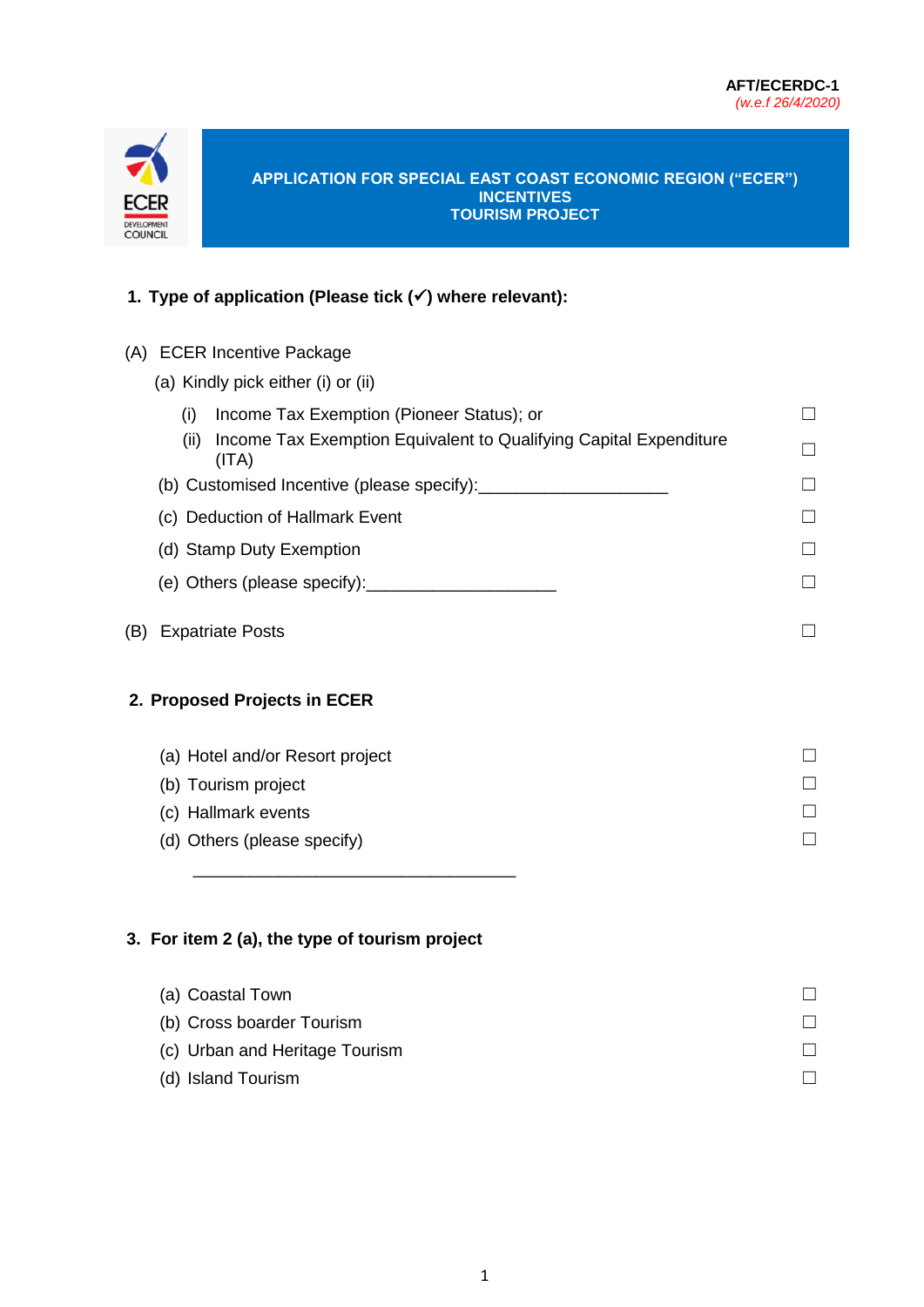# **Please complete the relevant Sections marked (**√)

| <b>Sections to complete</b>                                         | <b>Hotel Project</b> | <b>Tourism project</b> | <b>Hallmark Events</b> |
|---------------------------------------------------------------------|----------------------|------------------------|------------------------|
| <b>Section A: Company Profile</b>                                   |                      |                        |                        |
| <b>Section B: Project Details</b>                                   |                      |                        |                        |
| Section C: Project Cost & Financing                                 | $\sqrt{}$            | N                      | Not applicable         |
| Section D: Manpower                                                 |                      | N                      | Not applicable         |
| Section E: Employment by Income                                     | V                    | N                      | Not applicable         |
| Section F: Date of Commencement of<br><b>Construction/ Business</b> |                      | $\mathcal{N}$          | Not applicable         |
| Section G: Source of Technical Know-<br>How                         |                      | $\mathcal{N}$          | Not applicable         |
| Section H: Estimated Labour Cost &<br>Earnings                      |                      | $\mathcal{N}$          | Not applicable         |
| Section I: Details of Expatriate Posts                              | If applicable        | If applicable          | Not applicable         |
| Section J: Stamp Duty                                               | If applicable        | If applicable          | Not applicable         |
| <b>Section K: Declaration</b>                                       |                      |                        |                        |
| Appendix for additional information                                 | If applicable        | If applicable          | If applicable          |

## **List of documents attached. Please tick (√ ) in the relevant boxes where applicable**

| Documents to be submitted                                                                             | Company undertaking the project |
|-------------------------------------------------------------------------------------------------------|---------------------------------|
| 1) Business Proposal                                                                                  |                                 |
| 2) Company incorporation documents (Form 9 or 13;<br>Form 24, 44 and 49, Memorandum of Association)   |                                 |
| 3) A copy of relevant approval(s) obtained from other<br>ministries or governmental agencies (if any) |                                 |
| 4) A copy of license(s) obtained (if any)                                                             |                                 |
| 5) Land Status/Approval                                                                               |                                 |
| 6) Industry Status                                                                                    |                                 |
| 7) Latest financial statements/ Group Annual Report (if<br>any)                                       |                                 |
| 8) Others (please specify)                                                                            |                                 |

\* ALL copied documents must be endorsed as certified true copy by company's secretary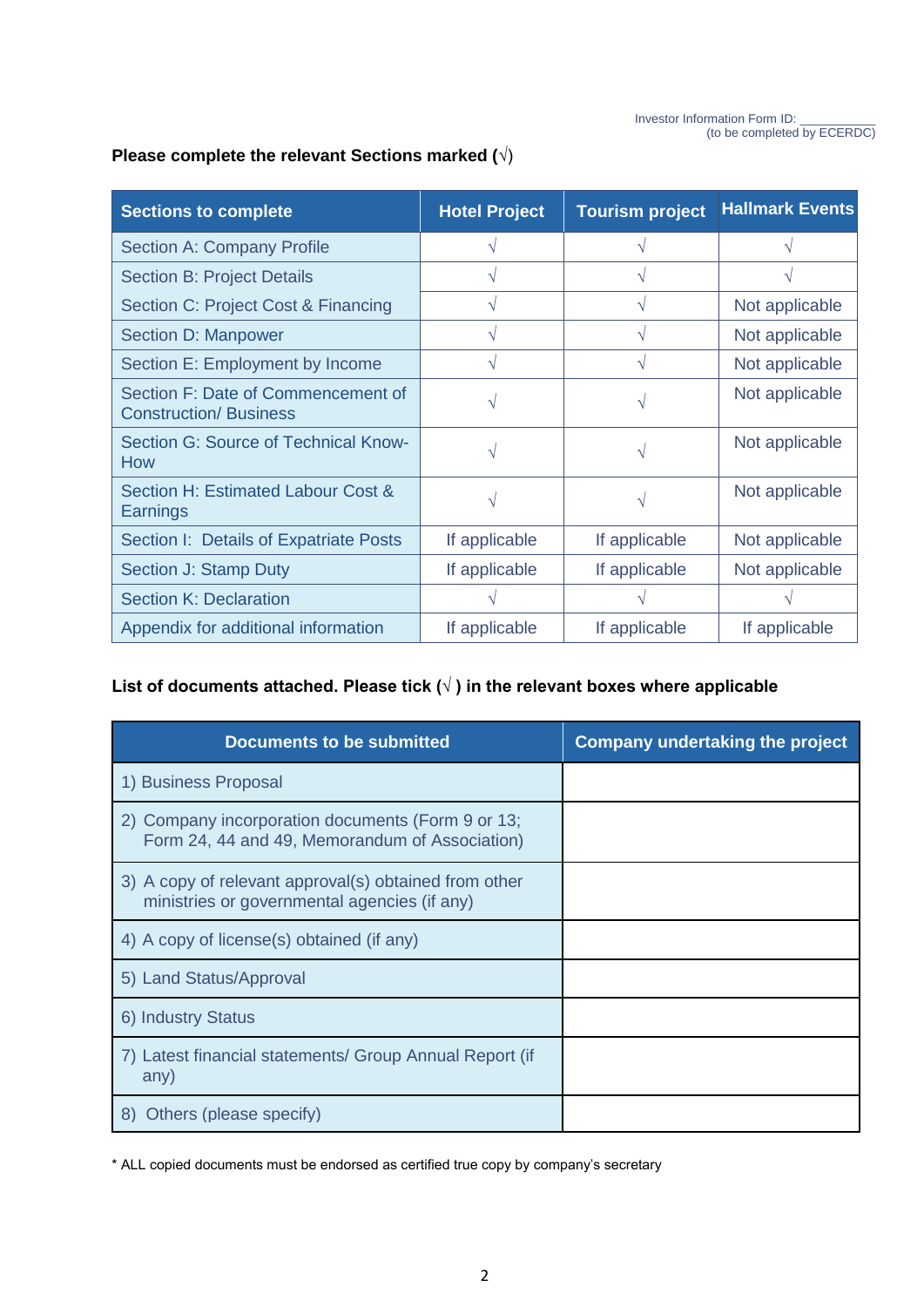|    | <b>Section A: Company Profile</b> |                                                                                                |                           |  |  |
|----|-----------------------------------|------------------------------------------------------------------------------------------------|---------------------------|--|--|
| 1. | (a)                               | Name of applicant/company:                                                                     |                           |  |  |
|    | (b)                               | Correspondence address:                                                                        |                           |  |  |
|    |                                   | Contact person:                                                                                | Designation:              |  |  |
|    |                                   | Telephone no.:                                                                                 | Fax no.:                  |  |  |
|    |                                   | E-mail:                                                                                        | Website:                  |  |  |
| 2. | (a)                               | Has the company been incorporated under the Companies Act, 1965?<br>П<br>П<br>Yes<br><b>No</b> |                           |  |  |
|    |                                   | If yes, please fill in the following:                                                          |                           |  |  |
|    |                                   | Date of incorporation:                                                                         | Company registration no.: |  |  |
|    |                                   | Income tax reference no.:                                                                      | Income tax branch office: |  |  |
|    | (b)                               | Address of registered office:                                                                  |                           |  |  |
|    |                                   | Telephone no.:                                                                                 | Fax no.:                  |  |  |
|    |                                   | E-mail:                                                                                        |                           |  |  |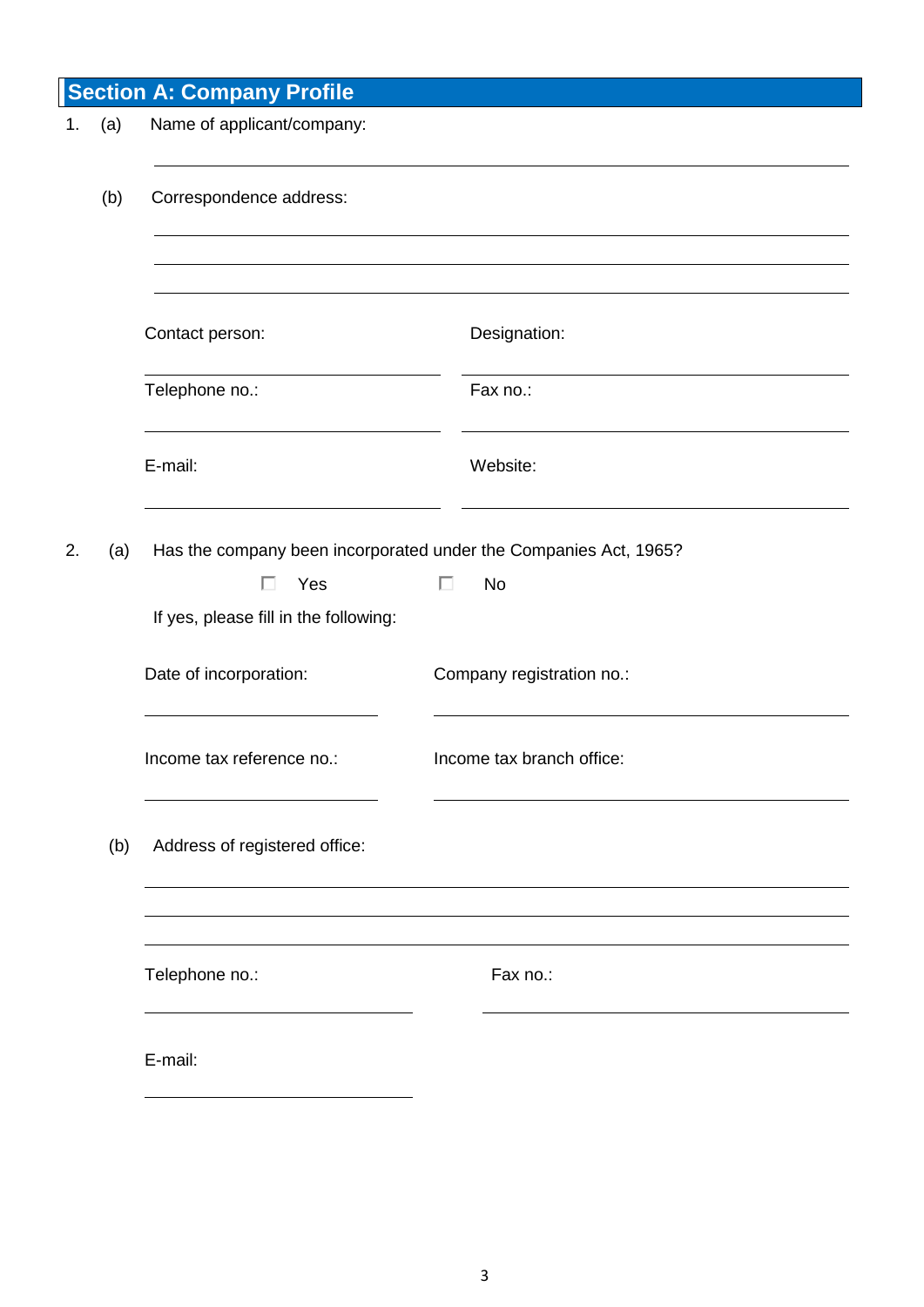3. (a) Name and location of hotel/tourism project

| Type of project<br>(Hotel/Tourism/Intergrated) | Name of project | <b>Location</b> |
|------------------------------------------------|-----------------|-----------------|
|                                                |                 |                 |
|                                                |                 |                 |
|                                                |                 |                 |
|                                                |                 |                 |

- (b) Date of registration by the Ministry of Tourism Malaysia : (Please attach a copy of the Certificate of Registration)
- 4. Incentives approved by other government agencies (if any):

| <b>Date</b> | <b>Incentive</b> | <b>Activity</b> |
|-------------|------------------|-----------------|
|             |                  |                 |
|             |                  |                 |

5. Particulars of Board of Directors\*

| <b>Nationality</b> | % shares held in the<br>company                                                                    |
|--------------------|----------------------------------------------------------------------------------------------------|
|                    |                                                                                                    |
|                    |                                                                                                    |
|                    | Mater Dieser etterkater mennestnistnier (mehrdhen method dien die Offenden keiten Mater en er eine |

*Note: Please attach the group structure (including nationality and % of shares held). If the space provided is insufficient, please provide the information on a separate sheet of paper*

6. List of related companies\*\* in Malaysia undertaking same or similar activities

| Company registration no. | Name of company |
|--------------------------|-----------------|
|                          |                 |
|                          |                 |
| $\sim$ $\sim$ $\sim$     |                 |

*Note:*

*\* If the space provided is insufficient, please provide the information on a separate sheet of paper*

*\*\* (1) Other companies in which the applicant company or any shareholder of the applicant company has equity participation (at least 20%)*

 *(2) Definition of related companies in accordance to the Promotion of Investments Act, 1986*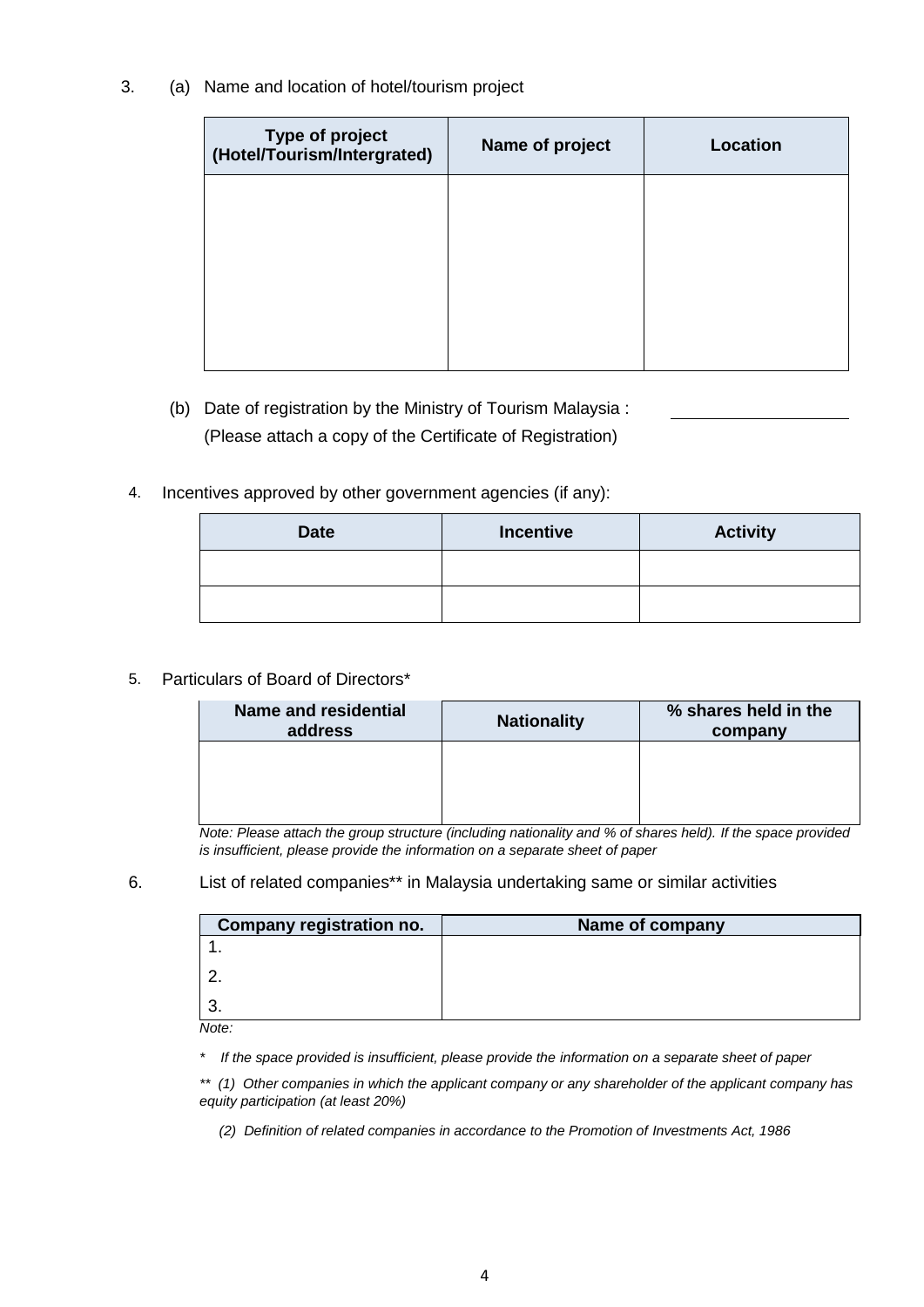## **Section B: Project Details**

### I. **Hotel project**

:

- 1. Name of hotel
- 2. Hotel standard star
- 3. Type of project Existing/New (please indicate)

4. **Type of rooms Number of rooms Daily rates (RM) Existing New Existing New Existing New** 

5. Indicate facilities to be provided such as recreational facilities, restaurants, swimming pools & etc. for this project

#### II. **Tourism project**

1. Main features of the project

| $\mathbf{2}$ | <b>Type of facilities</b> | <b>Charges (RM)</b> |
|--------------|---------------------------|---------------------|
|              |                           |                     |
|              |                           |                     |
|              |                           |                     |

3. Details of recreational facilities and exhibits and other fixed-assets.

| Item | Unit | <b>Country of origin</b> | Cost (RM) |
|------|------|--------------------------|-----------|
|      |      |                          |           |
|      |      |                          |           |
|      |      |                          |           |
|      |      |                          |           |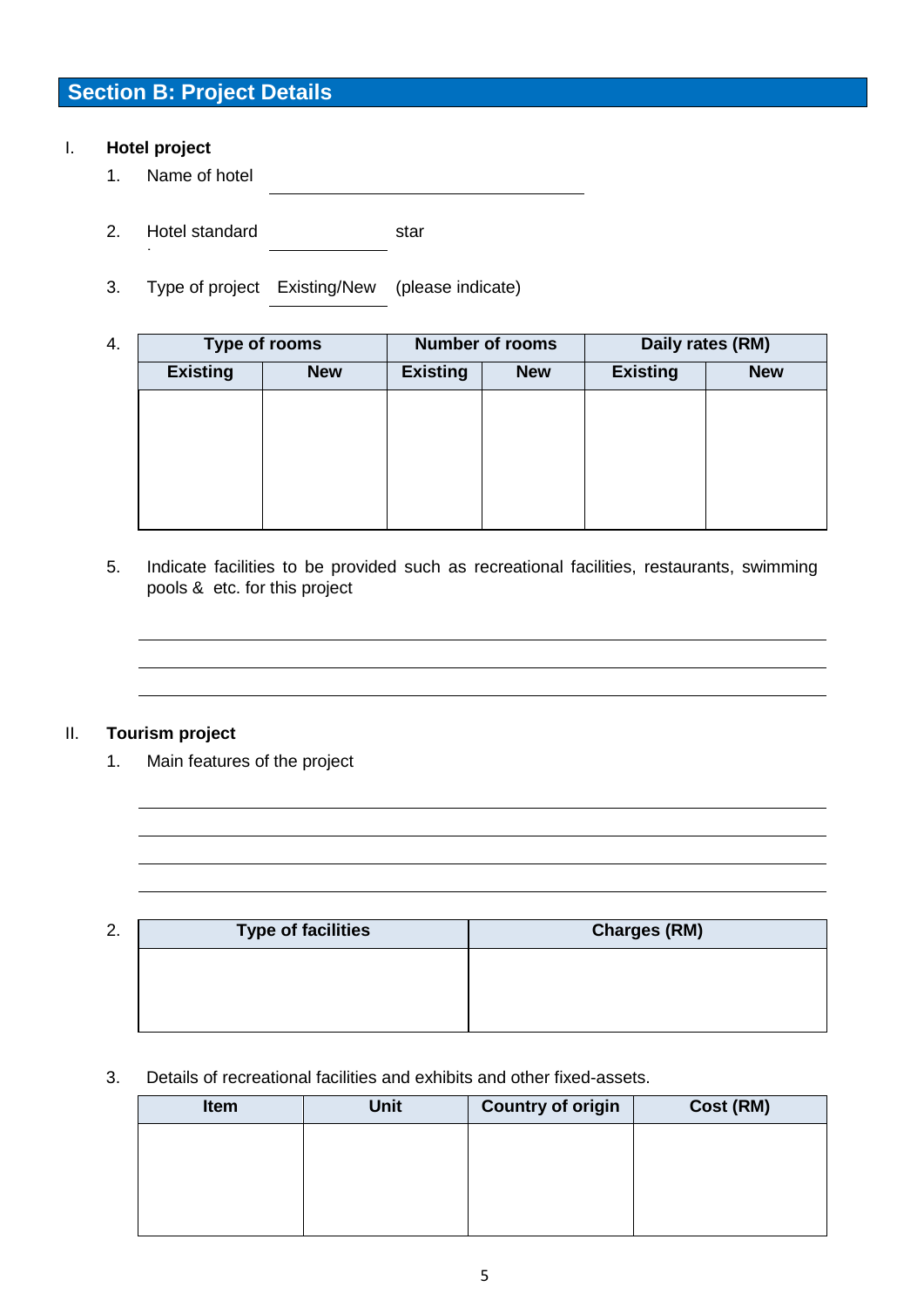### III. **Hallmark event**

| 1. |                                                                                                                                                              |                                                                                                                                                                                                                                                                                                                                                                            |                                                                                                                                                                                                                                                                                                                                                                                 |                                             |  |  |
|----|--------------------------------------------------------------------------------------------------------------------------------------------------------------|----------------------------------------------------------------------------------------------------------------------------------------------------------------------------------------------------------------------------------------------------------------------------------------------------------------------------------------------------------------------------|---------------------------------------------------------------------------------------------------------------------------------------------------------------------------------------------------------------------------------------------------------------------------------------------------------------------------------------------------------------------------------|---------------------------------------------|--|--|
| 2. | (if available, submit a copy of the program's brochure/flyer)                                                                                                |                                                                                                                                                                                                                                                                                                                                                                            |                                                                                                                                                                                                                                                                                                                                                                                 |                                             |  |  |
| 3. |                                                                                                                                                              | Location of event                                                                                                                                                                                                                                                                                                                                                          |                                                                                                                                                                                                                                                                                                                                                                                 |                                             |  |  |
| 4. |                                                                                                                                                              | Date and duration of event                                                                                                                                                                                                                                                                                                                                                 |                                                                                                                                                                                                                                                                                                                                                                                 |                                             |  |  |
| 5. | Support from government ministries / agencies / department: ____________________<br>(Please submit a copy of support letter, if the event supported by them) |                                                                                                                                                                                                                                                                                                                                                                            |                                                                                                                                                                                                                                                                                                                                                                                 |                                             |  |  |
| 6. | Cost of event                                                                                                                                                | (RM)                                                                                                                                                                                                                                                                                                                                                                       |                                                                                                                                                                                                                                                                                                                                                                                 |                                             |  |  |
|    | (a)                                                                                                                                                          | <b>Structure</b>                                                                                                                                                                                                                                                                                                                                                           |                                                                                                                                                                                                                                                                                                                                                                                 | : _________________(Including installation) |  |  |
|    | (b)                                                                                                                                                          | Equipment                                                                                                                                                                                                                                                                                                                                                                  |                                                                                                                                                                                                                                                                                                                                                                                 | : _________________(Including installation) |  |  |
|    | (c)                                                                                                                                                          | Operational                                                                                                                                                                                                                                                                                                                                                                |                                                                                                                                                                                                                                                                                                                                                                                 |                                             |  |  |
|    | (d)                                                                                                                                                          | Advertisements                                                                                                                                                                                                                                                                                                                                                             | <u> 1990 - Johann Barbara, martin a</u>                                                                                                                                                                                                                                                                                                                                         |                                             |  |  |
|    | (e)                                                                                                                                                          | <b>Others</b>                                                                                                                                                                                                                                                                                                                                                              |                                                                                                                                                                                                                                                                                                                                                                                 |                                             |  |  |
|    |                                                                                                                                                              | <b>TOTAL</b>                                                                                                                                                                                                                                                                                                                                                               | <u> 1989 - Andrea Albert III, martin alderd</u>                                                                                                                                                                                                                                                                                                                                 |                                             |  |  |
| 7. | Financing (RM)                                                                                                                                               |                                                                                                                                                                                                                                                                                                                                                                            |                                                                                                                                                                                                                                                                                                                                                                                 |                                             |  |  |
|    | (a)                                                                                                                                                          | Sponsorship                                                                                                                                                                                                                                                                                                                                                                |                                                                                                                                                                                                                                                                                                                                                                                 |                                             |  |  |
|    | (b)                                                                                                                                                          | <b>Grants from the Government</b>                                                                                                                                                                                                                                                                                                                                          | $\frac{1}{1}$ (if any)                                                                                                                                                                                                                                                                                                                                                          |                                             |  |  |
|    | (c)                                                                                                                                                          | Loans                                                                                                                                                                                                                                                                                                                                                                      | $\frac{1}{1}$ (if any)                                                                                                                                                                                                                                                                                                                                                          |                                             |  |  |
|    | (d)                                                                                                                                                          | <b>Others</b>                                                                                                                                                                                                                                                                                                                                                              |                                                                                                                                                                                                                                                                                                                                                                                 | (Please provide details)                    |  |  |
|    |                                                                                                                                                              | <b>TOTAL</b>                                                                                                                                                                                                                                                                                                                                                               | <u> 1989 - John Stein, Amerikaansk politiker (</u>                                                                                                                                                                                                                                                                                                                              |                                             |  |  |
| 8. |                                                                                                                                                              |                                                                                                                                                                                                                                                                                                                                                                            |                                                                                                                                                                                                                                                                                                                                                                                 |                                             |  |  |
| 9. |                                                                                                                                                              | Benefit of the event to the local economy of ECER:                                                                                                                                                                                                                                                                                                                         |                                                                                                                                                                                                                                                                                                                                                                                 |                                             |  |  |
|    | (a)                                                                                                                                                          | Total number of visitors:                                                                                                                                                                                                                                                                                                                                                  |                                                                                                                                                                                                                                                                                                                                                                                 |                                             |  |  |
|    |                                                                                                                                                              | $\begin{picture}(25,10) \put(0,0){\vector(1,0){100}} \put(15,0){\vector(1,0){100}} \put(15,0){\vector(1,0){100}} \put(15,0){\vector(1,0){100}} \put(15,0){\vector(1,0){100}} \put(15,0){\vector(1,0){100}} \put(15,0){\vector(1,0){100}} \put(15,0){\vector(1,0){100}} \put(15,0){\vector(1,0){100}} \put(15,0){\vector(1,0){100}} \put(15,0){\vector(1,0){100}} \$<br>(i) |                                                                                                                                                                                                                                                                                                                                                                                 |                                             |  |  |
|    |                                                                                                                                                              | (ii)<br>Foreigners : ______________________                                                                                                                                                                                                                                                                                                                                |                                                                                                                                                                                                                                                                                                                                                                                 |                                             |  |  |
|    | (b)                                                                                                                                                          | Total number of participants:                                                                                                                                                                                                                                                                                                                                              |                                                                                                                                                                                                                                                                                                                                                                                 |                                             |  |  |
|    |                                                                                                                                                              | Locals<br>(i)                                                                                                                                                                                                                                                                                                                                                              | $\mathcal{L} = \frac{1}{\sqrt{2\pi}}\sum_{i=1}^{N} \frac{1}{\sqrt{2\pi}}\sum_{i=1}^{N} \frac{1}{\sqrt{2\pi}}\sum_{i=1}^{N} \frac{1}{\sqrt{2\pi}}\sum_{i=1}^{N} \frac{1}{\sqrt{2\pi}}\sum_{i=1}^{N} \frac{1}{\sqrt{2\pi}}\sum_{i=1}^{N} \frac{1}{\sqrt{2\pi}}\sum_{i=1}^{N} \frac{1}{\sqrt{2\pi}}\sum_{i=1}^{N} \frac{1}{\sqrt{2\pi}}\sum_{i=1}^{N} \frac{1}{\sqrt{2\pi}}\sum_{$ |                                             |  |  |
|    |                                                                                                                                                              | (ii)<br>Foreigners                                                                                                                                                                                                                                                                                                                                                         |                                                                                                                                                                                                                                                                                                                                                                                 |                                             |  |  |
|    | (c)                                                                                                                                                          | Employment during the duration of event (both full and part-time): _____________                                                                                                                                                                                                                                                                                           |                                                                                                                                                                                                                                                                                                                                                                                 |                                             |  |  |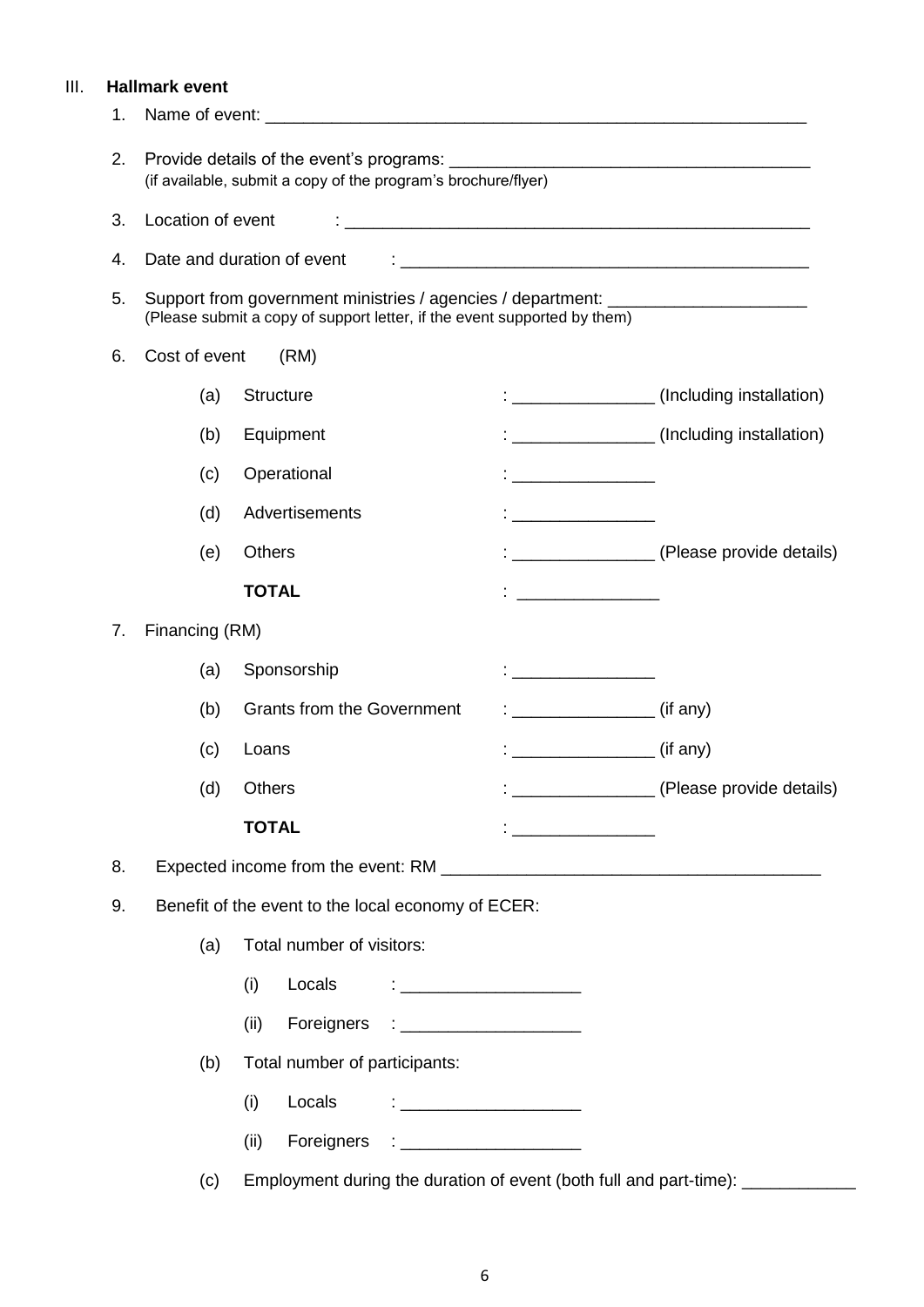(d) Details of suppliers

| Name of<br>Company/Individual | Type of Services<br>Supplied | Value |
|-------------------------------|------------------------------|-------|
|                               |                              |       |
|                               |                              |       |
|                               |                              |       |
|                               |                              |       |

- (e) Others (Please specify)
- 10. Details of the Sponsor of the Hallmark Event *(If there is more than one sponsor, please provide the details of other sponsors on a separate sheet of paper)*

|                                                                                    | <u> 1980 - Johann John Stone, mars eta biztanleria (h. 1980).</u>                                                                                                                                                                         |
|------------------------------------------------------------------------------------|-------------------------------------------------------------------------------------------------------------------------------------------------------------------------------------------------------------------------------------------|
| (no. i-12 applicable only for private companies / individual with business income) |                                                                                                                                                                                                                                           |
|                                                                                    | $\mathbf{1}_{\mathcal{A}}$ . The contract of the contract of the contract of the contract of the contract of the contract of the contract of the contract of the contract of the contract of the contract of the contract of the contract |
|                                                                                    | <u> 1980 - Jan Samuel Barbara, margaret eta idazlea (h. 1980).</u>                                                                                                                                                                        |
|                                                                                    |                                                                                                                                                                                                                                           |
|                                                                                    |                                                                                                                                                                                                                                           |
|                                                                                    |                                                                                                                                                                                                                                           |
|                                                                                    | : RM ___________ (estimated cost)                                                                                                                                                                                                         |
|                                                                                    |                                                                                                                                                                                                                                           |
| <b>Type of items</b>                                                               | <b>Estimated Value</b>                                                                                                                                                                                                                    |
|                                                                                    |                                                                                                                                                                                                                                           |

| <b>Estimated Value</b> |
|------------------------|
|                        |
|                        |
|                        |

(ii) Cash : RM \_\_\_\_\_\_\_\_\_\_

(Please provide receipt from the organizer)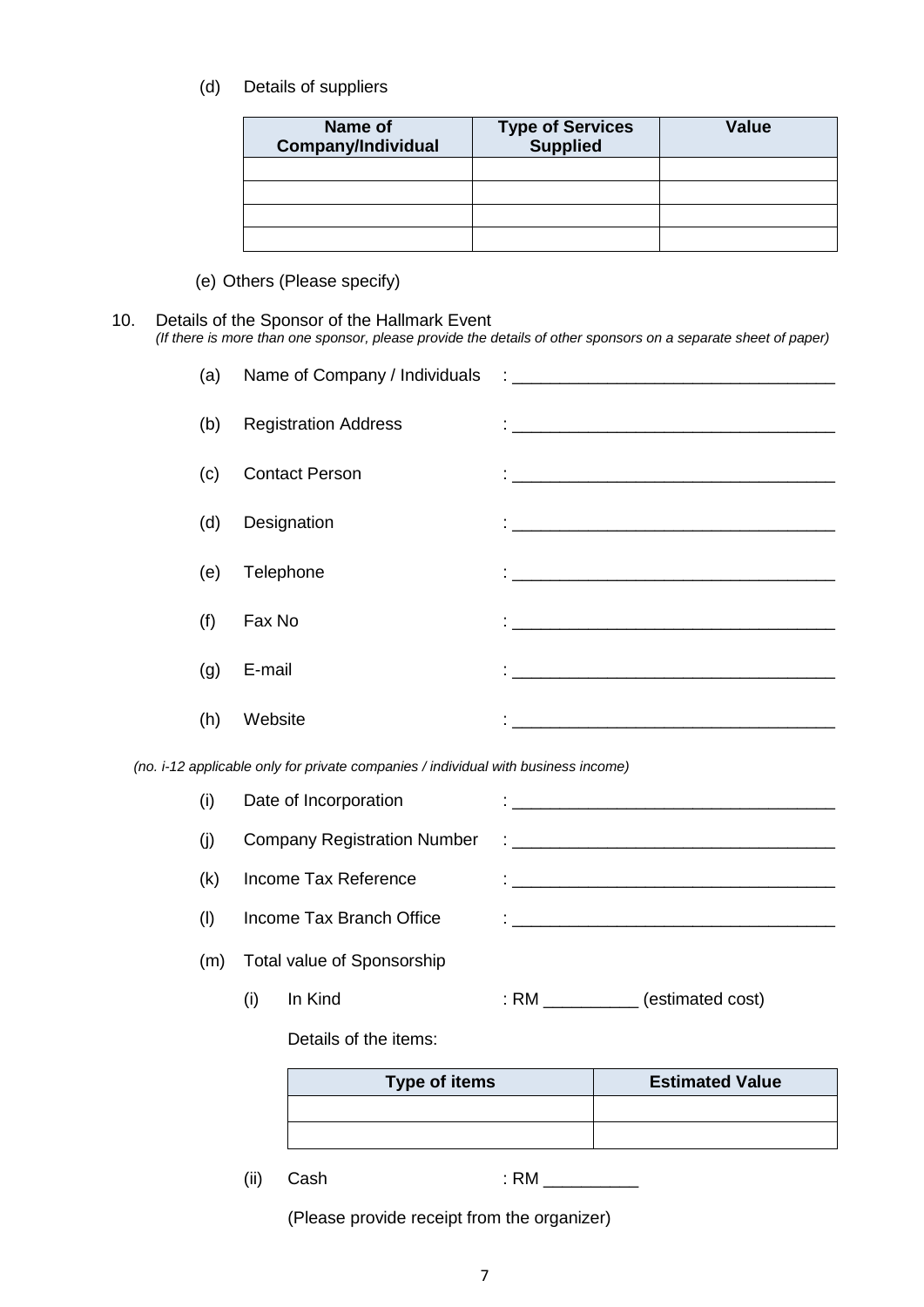# **Section C: Project Cost & Financing**

### **(C-I) PROJECT COST**

#### **I. Hotel Project**

#### **(C1) Cost of Fixed Assets:**

| Item |                                                                                   | <b>Existing</b><br>$($ Years) |      | <b>New Project (Investment)</b> |      |                      |      |              |      |
|------|-----------------------------------------------------------------------------------|-------------------------------|------|---------------------------------|------|----------------------|------|--------------|------|
|      |                                                                                   |                               |      | Phase 1<br>( Years)             |      | Phase 2*<br>( Years) |      | <b>Total</b> |      |
| (a)  | Land<br>(specify area in hectares)                                                | (Hectare)                     | (RM) | (Hectare)                       | (RM) | (Hectare)            | (RM) | (Hectare)    | (RM) |
| (b)  | Hotel building &<br>other built-up<br>facilities<br>(specify built-up area in m2) | (m2)                          | (RM) | (m2)                            | (RM) | (m2)                 | (RM) | (m2)         | (RM) |
| (c)  | Furniture and<br>furnishing                                                       |                               |      |                                 |      |                      |      |              |      |
| (d)  | <b>Others</b>                                                                     |                               |      |                                 |      |                      |      |              |      |
|      | Sub-Total                                                                         |                               |      |                                 |      |                      |      |              |      |
|      | (C2) Pre-operational<br><b>Expenditure</b>                                        |                               |      |                                 |      |                      |      |              |      |
|      | (C3) Working Capital<br>(Current Assets - Current<br>Liabilities)                 |                               |      |                                 |      |                      |      |              |      |
|      | <b>Total Project Cost</b><br>$(C1 + C2 + C3)$                                     |                               |      |                                 |      |                      |      |              |      |

| <b>Rental / Lease</b><br>If assets are rented / leased, please indicate the annual cost of rental / lease below: |           |                                      |  |  |  |  |  |
|------------------------------------------------------------------------------------------------------------------|-----------|--------------------------------------|--|--|--|--|--|
| <b>Item</b>                                                                                                      |           | <b>Annual Cost of Rental / Lease</b> |  |  |  |  |  |
| $(a)$ Land<br>(specify area in hectares)                                                                         | (Hectare) | (RM)                                 |  |  |  |  |  |
| (b) Hotel building & other<br>built-up facilities<br>(specify built-up area in m2)                               | (m2)      | (RM)                                 |  |  |  |  |  |
| (c) Furniture & furnishing                                                                                       |           |                                      |  |  |  |  |  |
| (d) Others                                                                                                       |           |                                      |  |  |  |  |  |
| <b>Total Annual Rental /</b><br>Lease                                                                            |           |                                      |  |  |  |  |  |

*Note: \*To be filled if the second phase is implemented after 3 years*

 *\*\*If the space provided is insufficient, please provide the information on a separate sheet of paper*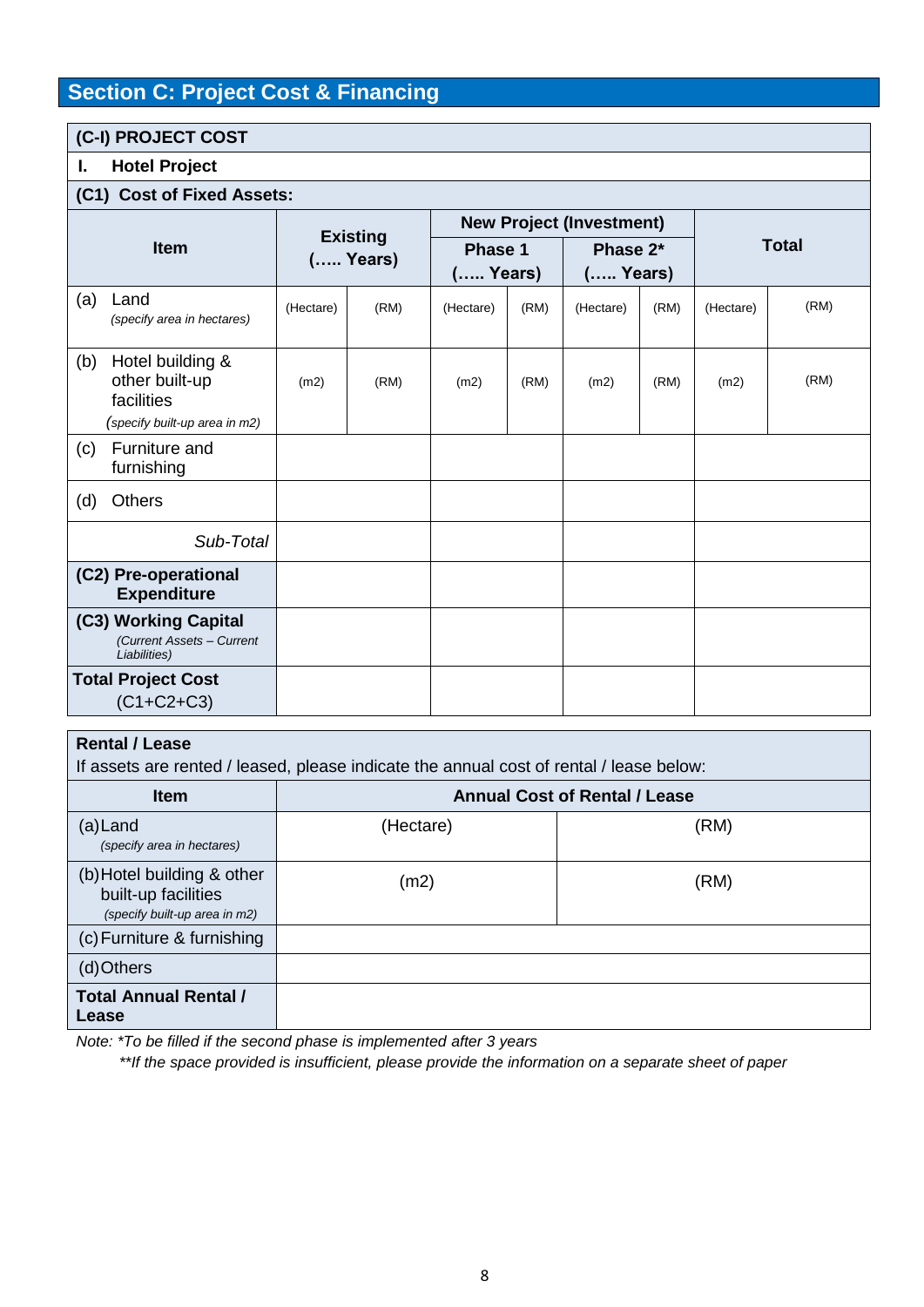| П.          | <b>Tourism Project</b>                                              |            |                                                                |                       |      |              |      |           |      |
|-------------|---------------------------------------------------------------------|------------|----------------------------------------------------------------|-----------------------|------|--------------|------|-----------|------|
|             | (CI) Cost of Fixed Assets:                                          |            |                                                                |                       |      |              |      |           |      |
| <b>Item</b> |                                                                     |            | <b>New Project (Investment)</b><br><b>Existing</b><br>Phase 2* |                       |      | <b>Total</b> |      |           |      |
|             |                                                                     | $($ Years) |                                                                | Phase 1<br>$($ Years) |      | $($ Years)   |      |           |      |
| (a)         | Land<br>(specify area in hectares)                                  | (Hectare)  | (RM)                                                           | (Hectare)             | (RM) | (Hectare)    | (RM) | (Hectare) | (RM) |
| (b)         | Land cleaning and<br>development                                    | (m2)       | (RM)                                                           | (m2)                  | (RM) | (m2)         | (RM) | (m2)      | (RM) |
| (c)         | Landscaping                                                         |            |                                                                |                       |      |              |      |           |      |
| (d)         | Construction of<br>roads and other<br>infrastructure<br>facilities  |            |                                                                |                       |      |              |      |           |      |
| (e)         | <b>Buildings (excluding</b><br>building for guest<br>accommodation) |            |                                                                |                       |      |              |      |           |      |
| (f)         | Recreational<br>facilities and exhibits                             |            |                                                                |                       |      |              |      |           |      |
| (g)         | Other assets                                                        |            |                                                                |                       |      |              |      |           |      |
|             | Sub-Total                                                           |            |                                                                |                       |      |              |      |           |      |
|             | (C2) Pre-operational<br><b>Expenditure</b>                          |            |                                                                |                       |      |              |      |           |      |
|             | (C3) Working Capital<br>(Current Assets - Current<br>Liabilities)   |            |                                                                |                       |      |              |      |           |      |
|             | <b>Total Project Cost</b><br>$(C1 + C2 + C3)$                       |            |                                                                |                       |      |              |      |           |      |

|                                              | <b>Rental / Lease</b>                                               |                                                                                         |      |  |  |  |  |
|----------------------------------------------|---------------------------------------------------------------------|-----------------------------------------------------------------------------------------|------|--|--|--|--|
|                                              |                                                                     | If assets are rented / leased, please indicate the annual cost of rental / lease below: |      |  |  |  |  |
| <b>Annual Cost of Rental / Lease</b><br>Item |                                                                     |                                                                                         |      |  |  |  |  |
| (a)                                          | Land<br>(specify area in hectares)                                  | (Hectare)                                                                               | (RM) |  |  |  |  |
| (b)                                          | <b>Buildings (excluding</b><br>building for guest<br>accommodation) | (m2)                                                                                    | (RM) |  |  |  |  |
| (c)                                          | Recreational<br>facilities and exhibits                             |                                                                                         |      |  |  |  |  |
| (d)                                          | Other assets                                                        |                                                                                         |      |  |  |  |  |
| Lease                                        | <b>Total Annual Rental /</b>                                        |                                                                                         |      |  |  |  |  |

*Note: \*To be filled if the second phase is implemented after 3 years*

 *\*\*If the space provided is insufficient, please provide the information on a separate sheet of paper*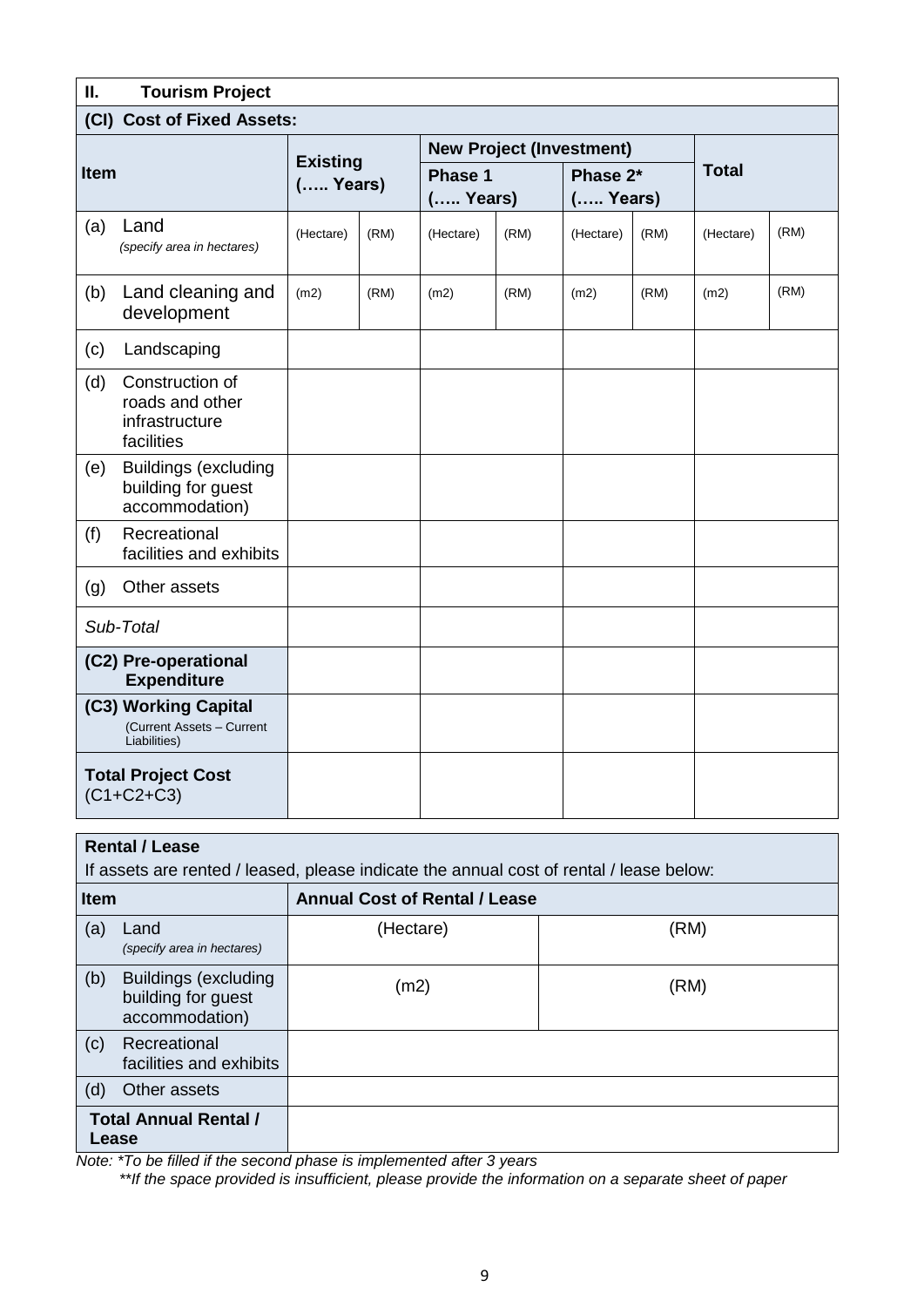| (C-II) FINANCING                                                                                                 |                 |     |      |                                  |              |        |
|------------------------------------------------------------------------------------------------------------------|-----------------|-----|------|----------------------------------|--------------|--------|
| <b>Capital Structure</b>                                                                                         | <b>Existing</b> |     |      | <b>Proposed</b><br>(Phase 1 & 2) | <b>Total</b> |        |
| (C4) Authorised Capital                                                                                          |                 |     |      |                                  |              |        |
| (C5) Shareholders' Fund                                                                                          |                 |     |      |                                  |              |        |
| (a) Paid Up Capital                                                                                              |                 |     |      |                                  |              |        |
| Malaysian<br>(i)<br>Individuals                                                                                  | (RM)            | (%) | (RM) | (%)                              | (RM)         | $(\%)$ |
| <b>Bumiputera</b><br>٠                                                                                           |                 |     |      |                                  |              |        |
| Non-Bumiputera<br>$\bullet$                                                                                      |                 |     |      |                                  |              |        |
| Malaysian Company Incorporated in Malaysia<br>(ii)                                                               |                 |     |      |                                  |              |        |
| (Specify Name of<br>$\bullet$<br>Company)                                                                        |                 |     |      |                                  |              |        |
| (Specify Name of<br>$\bullet$<br>Company)                                                                        |                 |     |      |                                  |              |        |
| (iii) Foreign Nationals / Companies                                                                              |                 |     |      |                                  |              |        |
| (Specify Name of<br>$\bullet$<br>Company/<br>Individual)<br>(Nationality /<br>$\bullet$<br>Country of<br>Origin) |                 |     |      |                                  |              |        |
| (Specify Name of<br>$\bullet$<br>Company/<br>Individual)<br>(Nationality /<br>$\bullet$<br>Country of<br>Origin) |                 |     |      |                                  |              |        |
| Total RM (i), (ii) and (iii)                                                                                     |                 |     |      |                                  |              |        |
| (b)Reserves (excluding<br>capital appreciation)                                                                  |                 |     |      |                                  |              |        |
| Total RM (a) and (b)                                                                                             |                 |     |      |                                  |              |        |
| (C6) Loan                                                                                                        |                 |     |      |                                  |              |        |
| Domestic (RM)<br>(Kindly specify name of<br>financial institution)                                               |                 |     |      |                                  |              |        |
| Foreign (RM)<br>(Kindly specify country of<br>origin)                                                            |                 |     |      |                                  |              |        |
| Sub-Total                                                                                                        |                 |     |      |                                  |              |        |

*\*If the space provided is insufficient, please provide the information on a separate sheet of paper*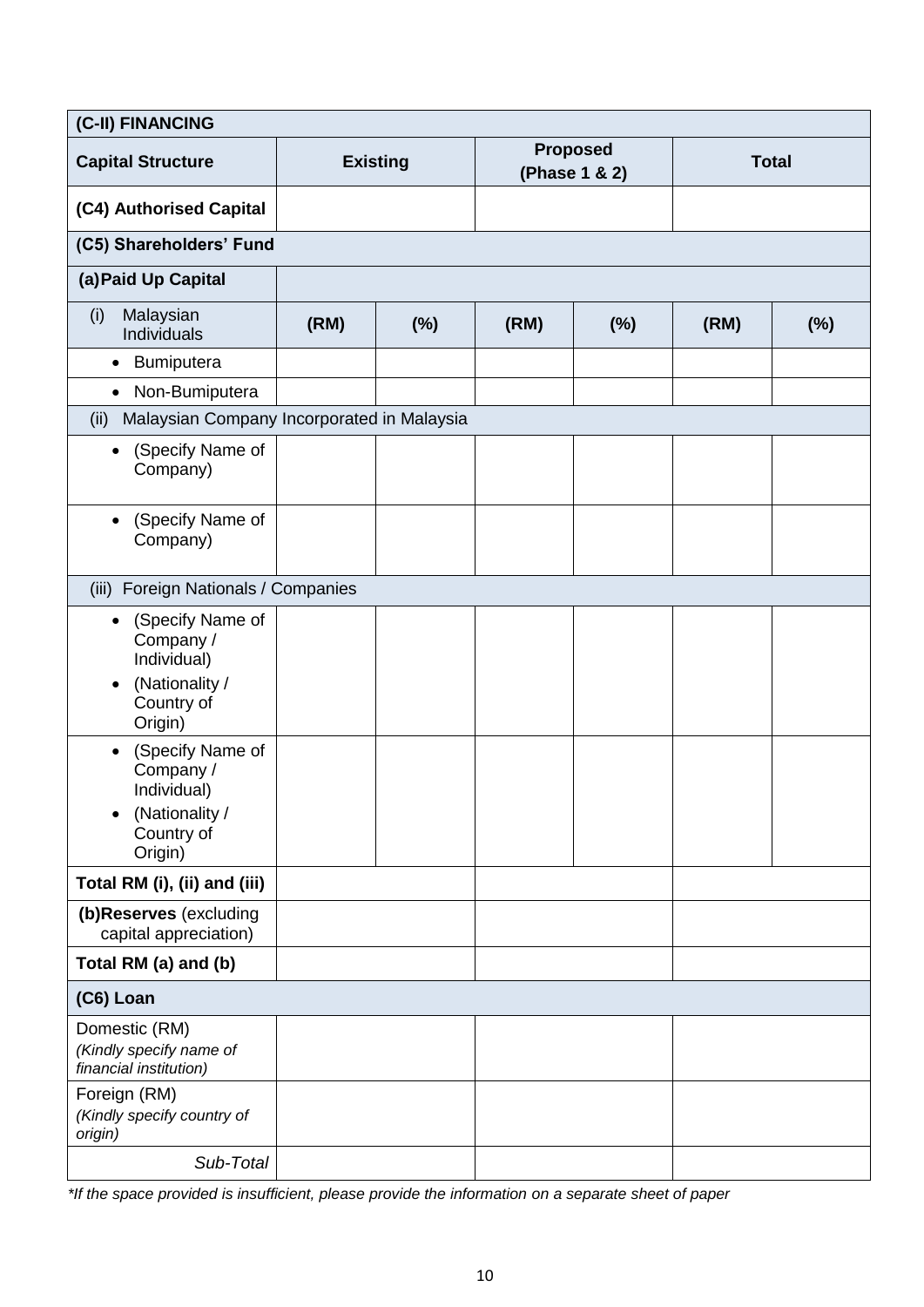| (C7) Other Sources (please specify)                                                                                        |  |  |  |  |  |  |
|----------------------------------------------------------------------------------------------------------------------------|--|--|--|--|--|--|
| a)                                                                                                                         |  |  |  |  |  |  |
| b)                                                                                                                         |  |  |  |  |  |  |
| Sub-Total                                                                                                                  |  |  |  |  |  |  |
| (C8) Total Financing<br>$(C5+C6+C7)$                                                                                       |  |  |  |  |  |  |
| Malaysian Company Incorporated in Malaysia as indicated in C5 (a) (ii), please provide the equity<br>structure as follows: |  |  |  |  |  |  |

| <b>Name</b>       | <b>Bumiputera</b><br>(%) | <b>Non Bumiputera</b><br>(%) | <b>Foreign (specify country)</b><br>(%) |
|-------------------|--------------------------|------------------------------|-----------------------------------------|
| (Name of Company) |                          |                              |                                         |
| (Name of Company) |                          |                              |                                         |

### **(C-III) BUSINESS SPENDING (BEFORE AND DURING OPERATION)**

*(Information is specifically for the proposed project for the purpose of tax incentive throughout the incentive period)*

**A. Pre-operational Expenditure (***Examples: feasibility study, market research or survey) Note : \*Pre-operational refers to expenditures incurred prior to the commencement of operations. \*\*May refer to Section C under pre-operational the total value (RM)*

| Value (RM) | Percentage of local spending** (%) |
|------------|------------------------------------|
|            |                                    |

#### **B. Operational Expenditure**

| <b>No</b>    | <b>Type of Expenditure</b>                                                                                                            | Value (RM) |        |                   |        |        |
|--------------|---------------------------------------------------------------------------------------------------------------------------------------|------------|--------|-------------------|--------|--------|
|              |                                                                                                                                       | Year 1     | Year 2 | Year <sub>3</sub> | Year 4 | Year 5 |
| i.           | <b>Transportation services</b>                                                                                                        |            |        |                   |        |        |
| ii           | <b>Banking services</b>                                                                                                               |            |        |                   |        |        |
| Ϊij          | Insurance services                                                                                                                    |            |        |                   |        |        |
| iv           | Legal services                                                                                                                        |            |        |                   |        |        |
| $\mathsf{v}$ | Information &<br>Communication<br>Technology (ICT) services                                                                           |            |        |                   |        |        |
| vi           | Salary and wages                                                                                                                      |            |        |                   |        |        |
| vii          | Others (such as rental,<br>utilities, sales & marketing<br>other professional<br>services)<br>Please specify:<br>(i)<br>(ii)<br>(iii) |            |        |                   |        |        |
|              | Total                                                                                                                                 |            |        |                   |        |        |
|              | Percentage of local<br>spending (%)                                                                                                   |            |        |                   |        |        |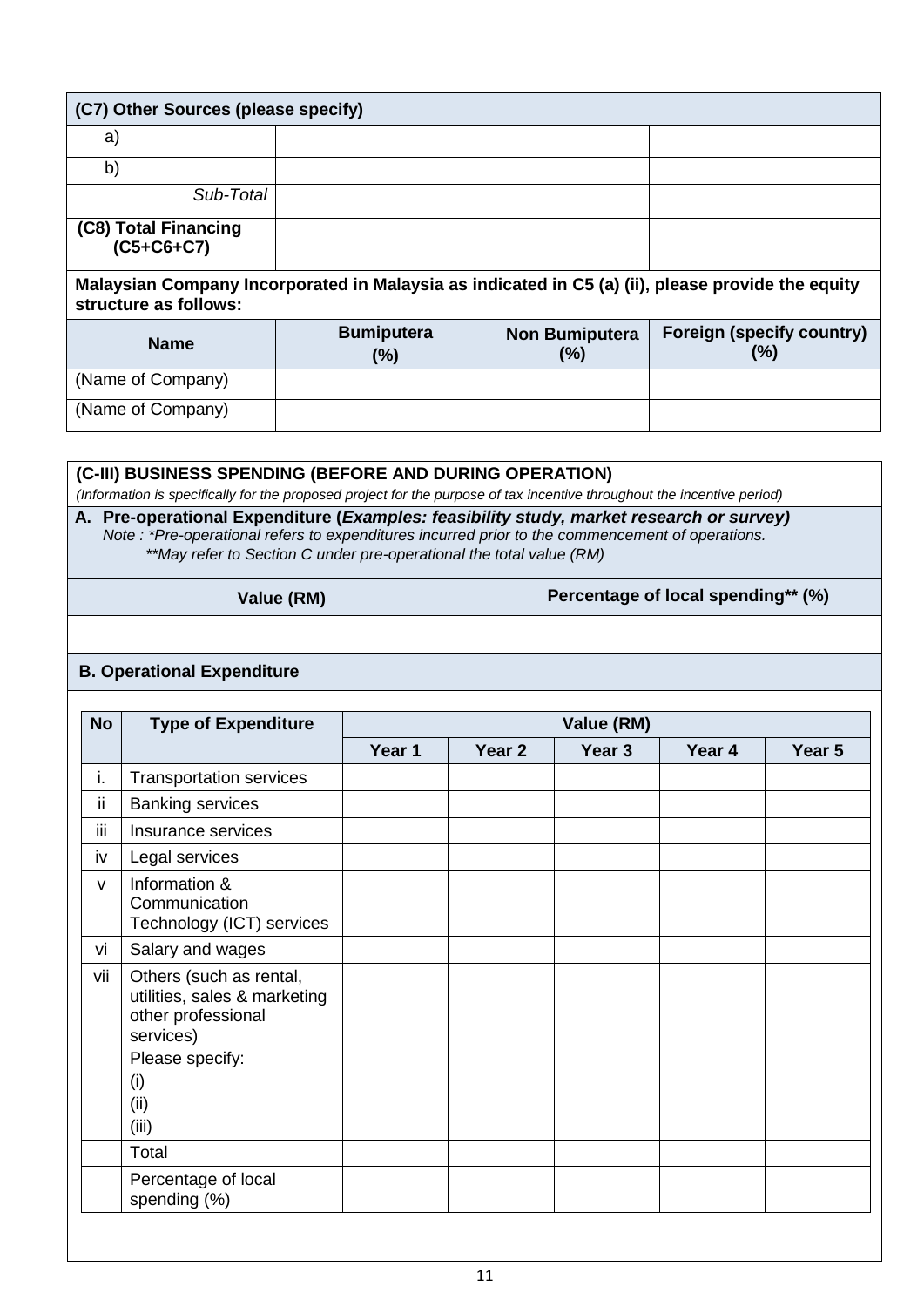*Note:*

- *1. Local spending – Payment made by company (applicant) for utilising services provided by resident companies and bodies of persons.*
- *2. Local Supplier Sole proprietorship, partnership and locally incorporated company or by foreign company registered under the Companies Act 1965/Companies Act 2016*
- *3. Operating expenditure represent daily expenses to run a business and not directly associated with production. The expenditure exclude the cost of production or cost of goods sold such as direct labour, direct materials, rent of production facilities, depreciation of production equipment and facilities, maintenance and repair of production equipment and facilities, utility cost for production facilities, interest expenses etc.*

### **If services as listed in the table have to be imported, please provide the country of origin, percentage imported and reason.**

| No.   | <b>Type of imported</b><br><b>services</b>                  | <b>Country</b><br>of origin | Percentage<br>of import<br>$(\%)$ | <b>Reasons for utilisation of imported</b><br>services |
|-------|-------------------------------------------------------------|-----------------------------|-----------------------------------|--------------------------------------------------------|
| (i)   | <b>Transportation services</b>                              |                             |                                   |                                                        |
| (ii)  | <b>Banking services</b>                                     |                             |                                   |                                                        |
| (iii) | Insurance services                                          |                             |                                   |                                                        |
| (iv)  | Legal services                                              |                             |                                   |                                                        |
| (v)   | Information &<br>Communication<br>Technology (ICT) services |                             |                                   |                                                        |

*Note:*

*Import - Payment made by company (applicant) for utilising services provided by non-resident in the country and/or abroad*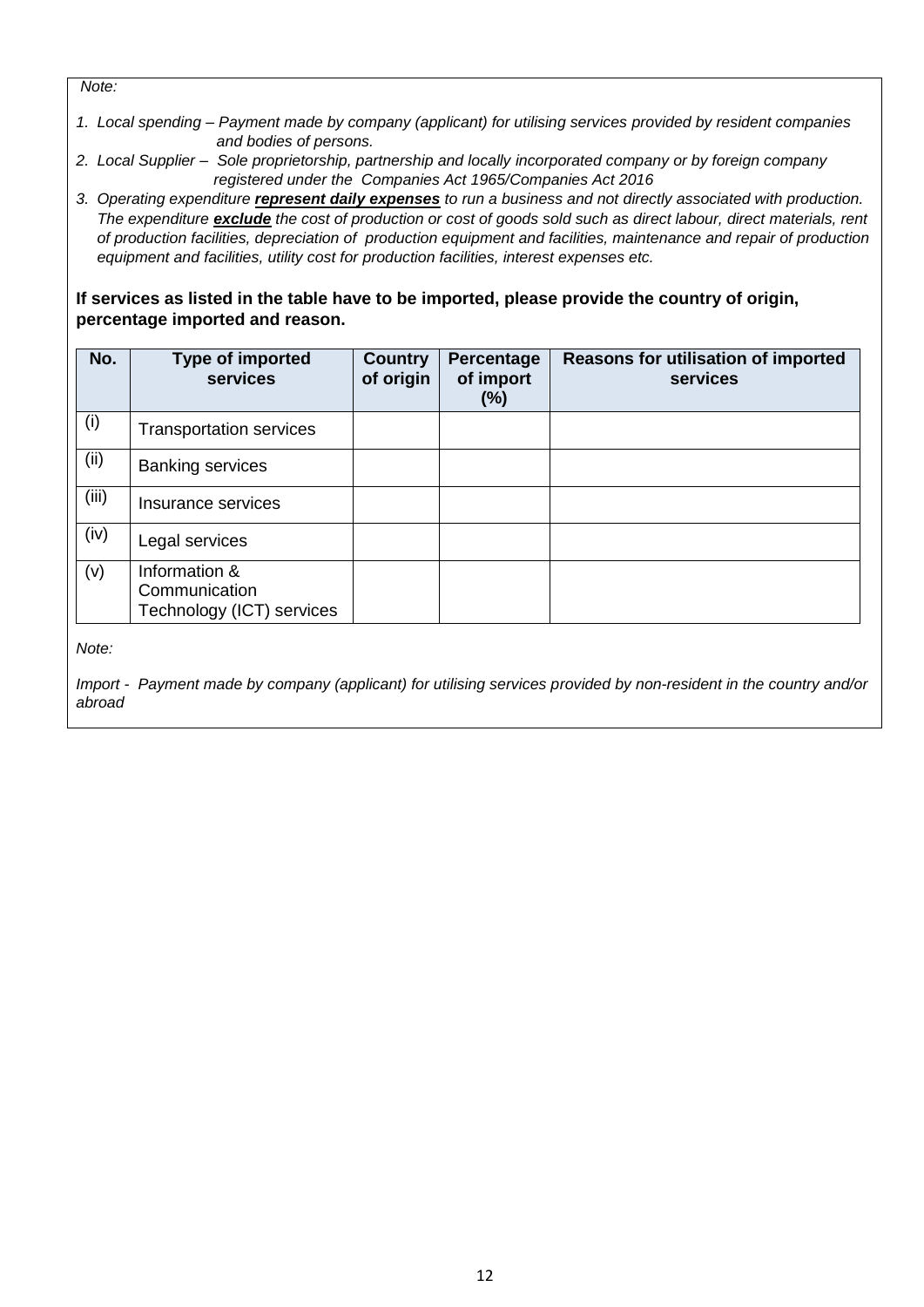## **Section D: Manpower**

Please note that the information is required to enable the government to undertake the appropriate manpower planning to meet the specific manpower needs of companies proposing to establish projects in Malaysia.

|                                                                     | <b>Full-time employment</b> |                                |               |                         |                                |               |              |
|---------------------------------------------------------------------|-----------------------------|--------------------------------|---------------|-------------------------|--------------------------------|---------------|--------------|
|                                                                     |                             | <b>Malaysian</b>               |               | <b>Foreign national</b> |                                |               |              |
| Category                                                            | <b>Degree</b>               | Diploma/<br><b>Certificate</b> | <b>Others</b> | <b>Degree</b>           | Diploma/<br><b>Certificate</b> | <b>Others</b> | <b>Total</b> |
| 1. Managerial staff                                                 |                             |                                |               |                         |                                |               |              |
| <b>Company Directors</b><br>(a)                                     |                             |                                |               |                         |                                |               |              |
| (b) Production and Operation<br><b>Department Managers</b>          |                             |                                |               |                         |                                |               |              |
| Specialized Department Manager<br>(c)                               |                             |                                |               |                         |                                |               |              |
| (d) General Manager                                                 |                             |                                |               |                         |                                |               |              |
| Technical and supervisory staff<br>2.                               |                             |                                |               |                         |                                |               |              |
| <b>Mechanical Engineer</b><br>(a)                                   |                             |                                |               |                         |                                |               |              |
| <b>Electrical Engineer</b><br>(b)                                   |                             |                                |               |                         |                                |               |              |
| (c) Accountants and Auditors                                        |                             |                                |               |                         |                                |               |              |
| Human Resource Personnel<br>(d)                                     |                             |                                |               |                         |                                |               |              |
| (e) Technician                                                      |                             |                                |               |                         |                                |               |              |
| Sales, clerical and other workers<br>3.                             |                             |                                |               |                         |                                |               |              |
| (a) Secretaries and Keyboard<br><b>Operating Clerk</b>              |                             |                                |               |                         |                                |               |              |
| (b) Administration Clerk                                            |                             |                                |               |                         |                                |               |              |
| (c) Accounting and Finance Clerks                                   |                             |                                |               |                         |                                |               |              |
| Material-recording Clerk<br>(d)                                     |                             |                                |               |                         |                                |               |              |
| 4. Services workers                                                 |                             |                                |               |                         |                                |               |              |
| <b>Cashiers and Tellers</b><br>(a)                                  |                             |                                |               |                         |                                |               |              |
| <b>Client Information Clerk</b><br>(b)                              |                             |                                |               |                         |                                |               |              |
| Housekeeping and Catering<br>(c)<br>Services Workers                |                             |                                |               |                         |                                |               |              |
| (d) Protective Service and Related<br>Workers                       |                             |                                |               |                         |                                |               |              |
| (e) Domestic and Related Helpers,<br><b>Cleaners and Launderers</b> |                             |                                |               |                         |                                |               |              |
| Messengers, Porters, Attendants<br>(f)<br>and Related Workers       |                             |                                |               |                         |                                |               |              |
| 5. General workers*                                                 |                             |                                |               |                         |                                |               |              |
| Total                                                               |                             |                                |               |                         |                                |               |              |

*Note*

*: \* General workers are those involved as landscape, park and garden maintenance workers*

*\*\* Job Categories are based on Malaysia Standard Classification of Occupations (MASCO)*

| Percentage of science and technical staff having degrees or diplomas<br>with a minimum of 5 years' experience (of the total workforce) | %        |
|----------------------------------------------------------------------------------------------------------------------------------------|----------|
| Number of Staff with Post Graduate (ie. Masters/PhD etc)<br>qualifications                                                             |          |
| In addition to the full-time employees as mentioned in the above<br>tables, please provide the number of workers which are outsourced  | Foreign: |
| (not under the company's payroll) :                                                                                                    | Local:   |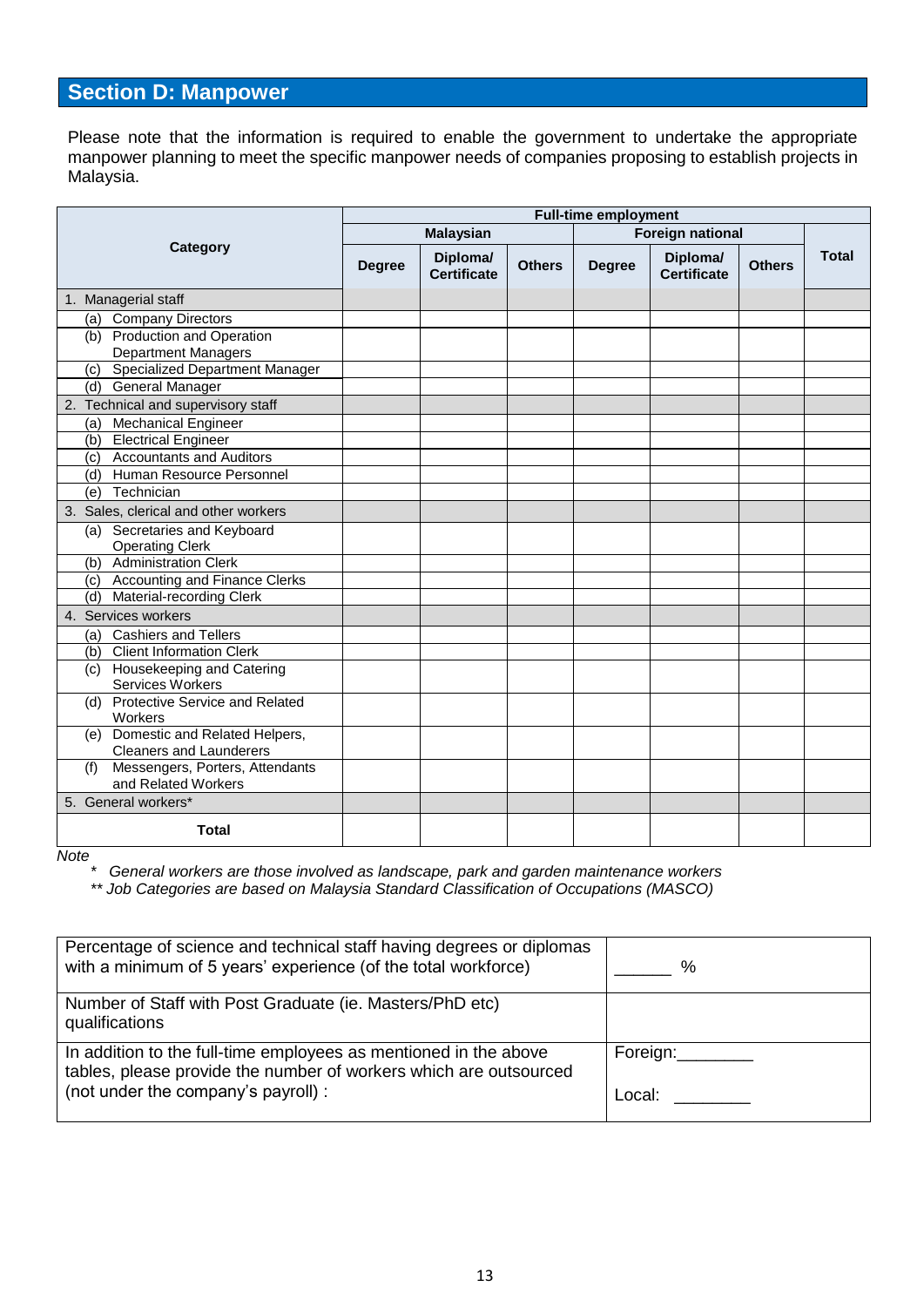# **Section E: Employment by Income**

|                                       | Number of Persons Employed by Average Monthly Salary (RM) |                            |                  |                            |                  |                            |                  |                            |  |
|---------------------------------------|-----------------------------------------------------------|----------------------------|------------------|----------------------------|------------------|----------------------------|------------------|----------------------------|--|
|                                       | 1,100-2,999                                               |                            | 3,000-4,999      |                            | 5,000-9,999      |                            | 10,000 and above |                            |  |
| Category                              | <b>Malaysian</b>                                          | Foreign<br><b>National</b> | <b>Malaysian</b> | Foreign<br><b>National</b> | <b>Malaysian</b> | Foreign<br><b>National</b> | <b>Malaysian</b> | Foreign<br><b>National</b> |  |
| 1. Managerial staff                   |                                                           |                            |                  |                            |                  |                            |                  |                            |  |
| 2. Technical &<br>supervisory staff   |                                                           |                            |                  |                            |                  |                            |                  |                            |  |
| 3. Sales, clerical &<br>other workers |                                                           |                            |                  |                            |                  |                            |                  |                            |  |
| 4. Services workers                   |                                                           |                            |                  |                            |                  |                            |                  |                            |  |
| 5. General workers                    |                                                           |                            |                  |                            |                  |                            |                  |                            |  |
| <b>Total</b>                          |                                                           |                            |                  |                            |                  |                            |                  |                            |  |

*Note: include wages, salaries, bonuses, social insurance contribution and all employee benefits.*

|    | (E1) Training of employees (if applicable) |                                     |                                                  |                                                                                                                            |  |  |  |  |  |  |
|----|--------------------------------------------|-------------------------------------|--------------------------------------------------|----------------------------------------------------------------------------------------------------------------------------|--|--|--|--|--|--|
|    |                                            |                                     |                                                  |                                                                                                                            |  |  |  |  |  |  |
|    | <b>Type of Training</b>                    | No. of Malaysian<br><b>Employee</b> | In-house /<br>external /<br>overseas<br>training | <b>Collaboration with local</b><br>universities/research institutes<br>(name of local<br>universities/research institutes) |  |  |  |  |  |  |
| 1. |                                            |                                     |                                                  |                                                                                                                            |  |  |  |  |  |  |
| 2. |                                            |                                     |                                                  |                                                                                                                            |  |  |  |  |  |  |
| 3. |                                            |                                     |                                                  |                                                                                                                            |  |  |  |  |  |  |
|    |                                            |                                     |                                                  |                                                                                                                            |  |  |  |  |  |  |

| ECER Talent Enhancement Program (ETEP) is a human capital development            |          |
|----------------------------------------------------------------------------------|----------|
| initiative to ensure adequate manpower that matches the industry's requirements  |          |
| in the East Coast region. The Programme entails forming strategic collaboration  |          |
| between the Government of Malaysia via ECERDC, investors in ECER to train        |          |
| Malaysian graduates from various disciplines to ensure that they are employed by |          |
| the various industries in the East Coast Region                                  |          |
|                                                                                  |          |
| Are you interested to participate in ECER's Talent Enhancement Programme?        | Yes / No |
|                                                                                  |          |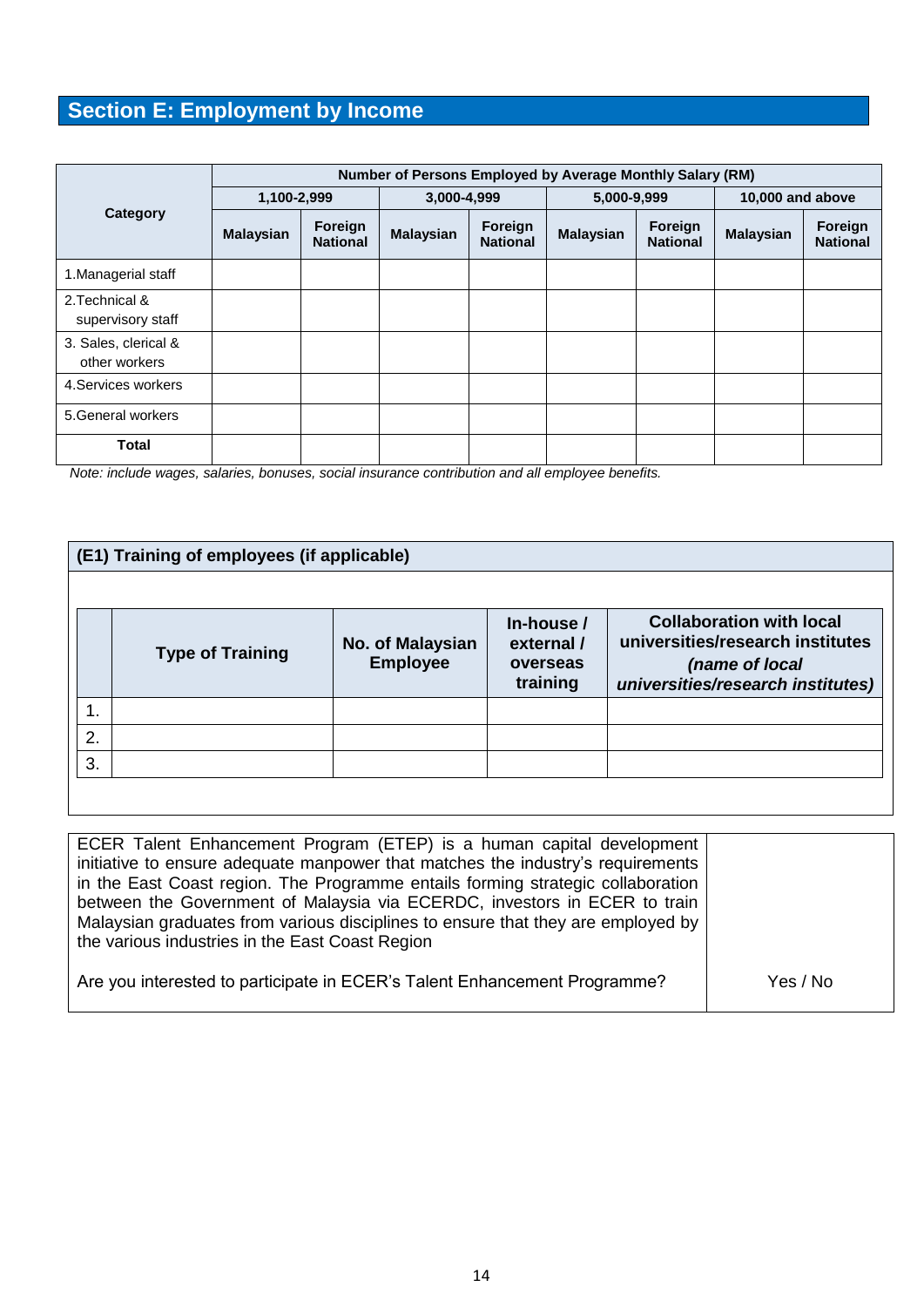|    | (E2) Industrial Internship Programme for Malaysian students (if applicable) |                                  |  |  |  |  |  |  |
|----|-----------------------------------------------------------------------------|----------------------------------|--|--|--|--|--|--|
|    |                                                                             |                                  |  |  |  |  |  |  |
|    | <b>Qualification / Courses</b>                                              | <b>No. of Malaysian Students</b> |  |  |  |  |  |  |
| 1. |                                                                             |                                  |  |  |  |  |  |  |
| 2. |                                                                             |                                  |  |  |  |  |  |  |
| 3. |                                                                             |                                  |  |  |  |  |  |  |
|    |                                                                             |                                  |  |  |  |  |  |  |

## **Section F: Date Of Commencement of Construction/ Business**

- 1. Date of commencement of construction : \_\_\_\_\_\_\_\_\_\_\_\_\_\_\_\_\_\_\_\_\_\_\_\_\_\_\_\_\_\_\_\_\_\_\_\_\_\_\_\_\_
- 2. Date of commencement of business :

# **Section G: Sources Of Technical Know-How**

1. Source of Management Services:

| Name and address of supplier | Years and type of<br>experience | Name and location of projects<br>managed previously |
|------------------------------|---------------------------------|-----------------------------------------------------|
|                              |                                 |                                                     |
|                              |                                 |                                                     |
|                              |                                 |                                                     |
|                              |                                 |                                                     |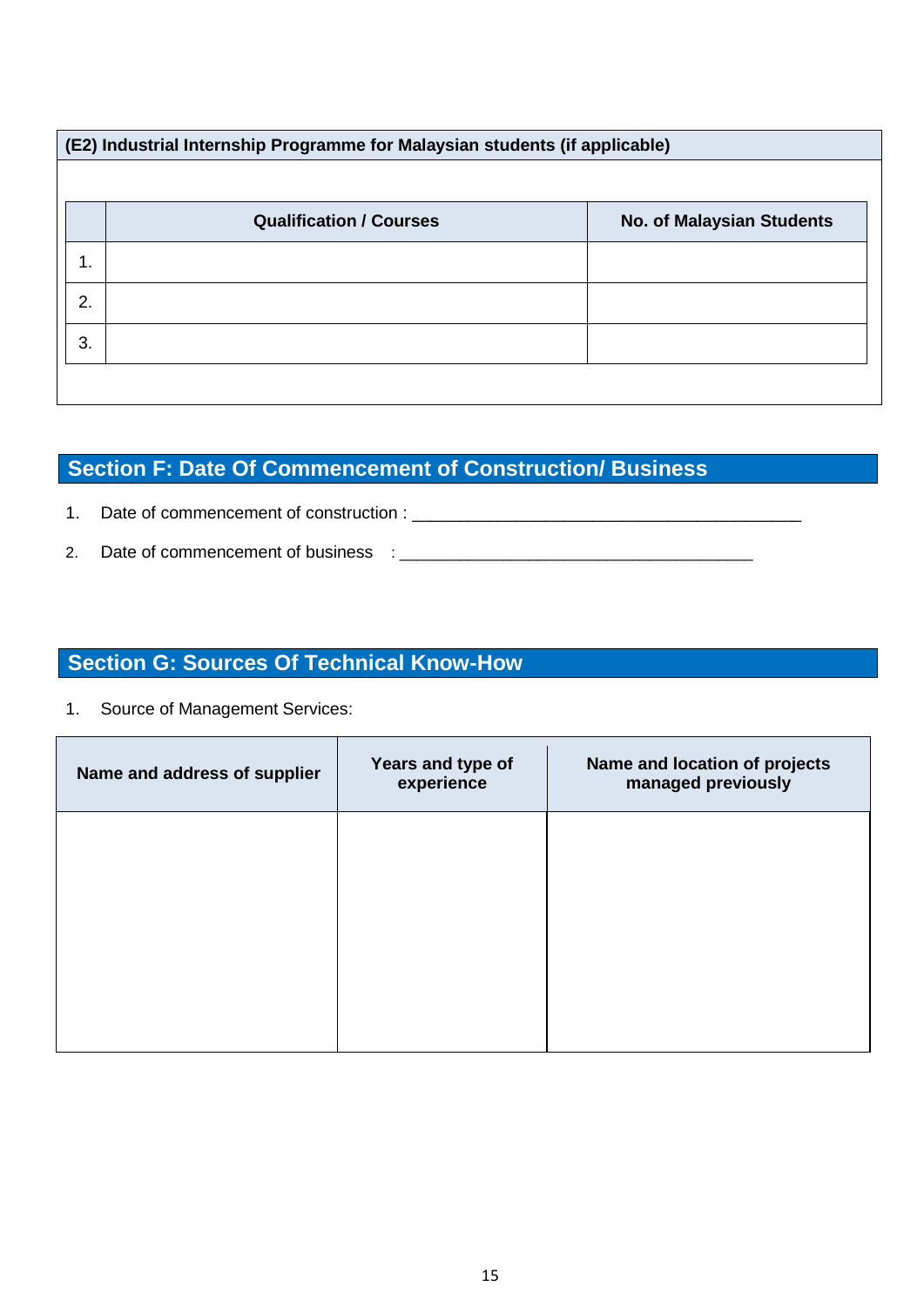### 2. Source of other services:

| Type of services | Value per<br>annum<br>(RM) | <b>Local Supplier (Please</b><br>indicate value % and name<br>and address) | Import (Please indicate value % and<br>country of origin) |
|------------------|----------------------------|----------------------------------------------------------------------------|-----------------------------------------------------------|
|                  |                            |                                                                            |                                                           |
|                  |                            |                                                                            |                                                           |

## 3. Entrepreneurial opportunities: (kindly tick on the table below)

| No.            | <b>Type of entrepreneurial</b>      | $(\checkmark)$ | No. | <b>Type of entrepreneurial</b>           |
|----------------|-------------------------------------|----------------|-----|------------------------------------------|
| 1              | F&B                                 |                | 17  | Vehicle servicing and maintenance        |
| $\overline{2}$ | Housekeeping                        |                | 18  | Gardening and landscaping                |
| 3              | Security                            |                | 19  | <b>IT</b> services                       |
| $\overline{4}$ | Logistic rental                     |                | 20  | <b>EIA Consultants</b>                   |
| 5              | Local culture                       |                | 21  | Interior design consultation             |
| 6              | <b>Tour Guide</b>                   |                | 22  | Raw Material (Food) supplier             |
| $\overline{7}$ | Forex / Money changers              |                | 23  | Hospitality College/ Training centre     |
|                |                                     |                |     | for Manpower                             |
| 8              | <b>Event Management</b>             |                | 24  | Transportation, i.e. car, bus, boat, etc |
| 9              | <b>Wellness Spa</b>                 |                | 25  | Sports equipment                         |
| 10             | <b>Florist</b>                      |                | 26  | <b>IT Equipment</b>                      |
| 11             | Convenience and Merchandise         |                | 27  | Hotels furniture                         |
|                | store                               |                |     |                                          |
| 12             | Sports and outdoor activities       |                | 28  | Office equipment                         |
| 13             | Insurance companies                 |                | 29  | Lighting and electrical equipment        |
| 14             | <b>Business Services Agency</b>     |                | 30  | Materials on Batik, Professional         |
|                | (Company Secretary)                 |                |     | dancer and etc                           |
| 15             | <b>M&amp;E Consultants</b>          |                | 31  | <b>Construction equipment</b>            |
| 16             | Legal, Tax, Accounting & Audit firm |                |     |                                          |

| No.                     | <b>Type of entrepreneurial</b>                         | $(\check{y})$ | No. | <b>Type of entrepreneurial</b>                       | $(\checkmark)$ |
|-------------------------|--------------------------------------------------------|---------------|-----|------------------------------------------------------|----------------|
| 1                       | F&B                                                    |               | 17  | Vehicle servicing and maintenance                    |                |
| $\overline{\mathbf{c}}$ | Housekeeping                                           |               | 18  | Gardening and landscaping                            |                |
| 3                       | Security                                               |               | 19  | <b>IT</b> services                                   |                |
| 4                       | Logistic rental                                        |               | 20  | <b>EIA Consultants</b>                               |                |
| 5                       | Local culture                                          |               | 21  | Interior design consultation                         |                |
| 6                       | <b>Tour Guide</b>                                      |               | 22  | Raw Material (Food) supplier                         |                |
| $\overline{7}$          | Forex / Money changers                                 |               | 23  | Hospitality College/ Training centre<br>for Manpower |                |
| 8                       | <b>Event Management</b>                                |               | 24  | Transportation, i.e. car, bus, boat, etc             |                |
| 9                       | <b>Wellness Spa</b>                                    |               | 25  | Sports equipment                                     |                |
| 10 <sup>1</sup>         | Florist                                                |               | 26  | <b>IT Equipment</b>                                  |                |
| 11                      | Convenience and Merchandise<br>store                   |               | 27  | Hotels furniture                                     |                |
| 12                      | Sports and outdoor activities                          |               | 28  | Office equipment                                     |                |
| 13                      | Insurance companies                                    |               | 29  | Lighting and electrical equipment                    |                |
| 14                      | <b>Business Services Agency</b><br>(Company Secretary) |               | 30  | Materials on Batik, Professional<br>dancer and etc   |                |
| 15                      | <b>M&amp;E Consultants</b>                             |               | 31  | Construction equipment                               |                |
|                         |                                                        |               |     |                                                      |                |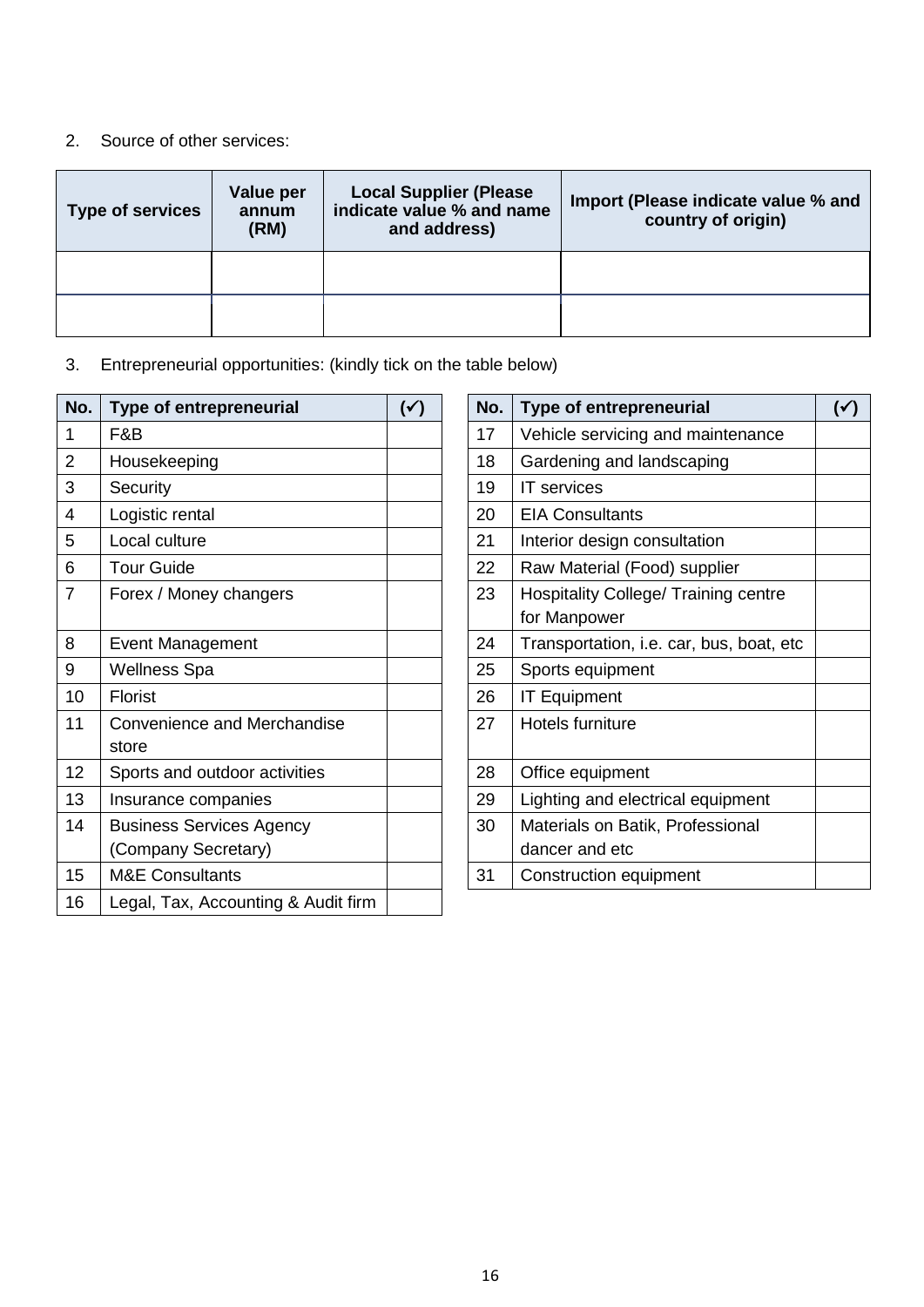# **Section H: Estimated Labour Cost And Earnings**

### **(H-I) ESTIMATED LABOUR COST - Salaries and Wages\***

| <b>Year in Operation</b> | Year 1 | Year 2 | Year <sub>3</sub> | Year 4 | Year 5 |
|--------------------------|--------|--------|-------------------|--------|--------|
| Salaries and Wages (RM)  |        |        |                   |        |        |

*Note: \*Include wages, salaries, bonuses, social insurance contribution and all employee benefits*

### **(H-II) ESTIMATED EARNINGS**

| <b>Year in Operation</b>                                                                               | Year 1 | Year 2 | Year <sub>3</sub> | Year <sub>4</sub> | Year 5 |
|--------------------------------------------------------------------------------------------------------|--------|--------|-------------------|-------------------|--------|
| <b>Estimated Earnings before</b><br>(a)<br>Interest, Tax, Depreciation &<br>Amortization (EBITDA) (RM) |        |        |                   |                   |        |
| % foreign tourist earnings/revenue<br>(applicable for tourism)                                         |        |        |                   |                   |        |
| (b) Estimated Net Income After<br>Tax (RM)                                                             |        |        |                   |                   |        |
| Held in Malaysia as reserves<br>(% )                                                                   |        |        |                   |                   |        |
| Remitted out of Malaysia (%)                                                                           |        |        |                   |                   |        |
| Reinvested in Malaysia (%)                                                                             |        |        |                   |                   |        |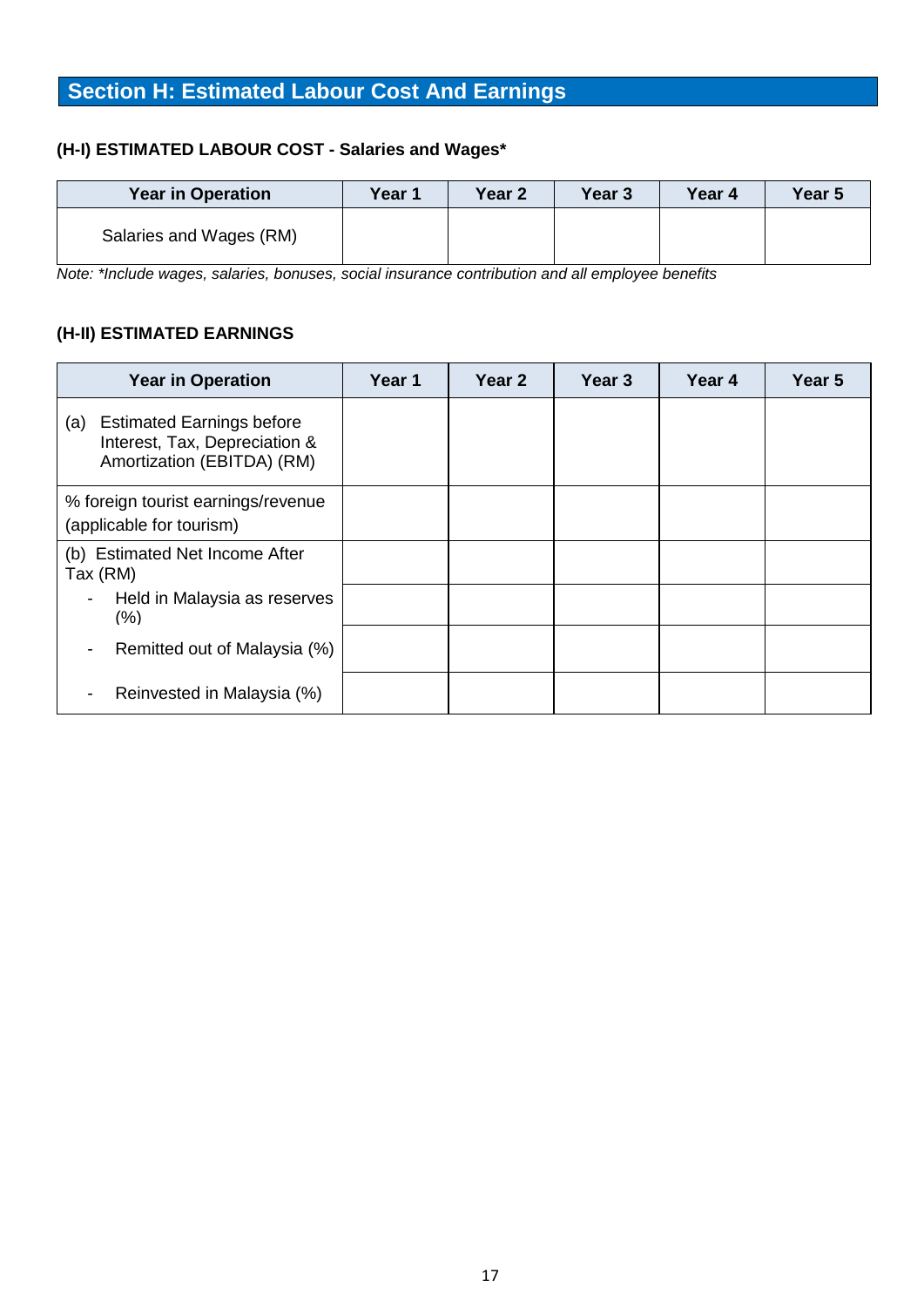## **Section I: Details Of Expatriate Post(s)**

Please exclude the expatriate posts that have been directly applied to the Immigration Department or other approving agencies

### **(I-I) Post applied for:**

1. New/Additional posts applied for:

| <b>Designation / Job Title*</b> | <b>Type of post</b><br>(key/term post) | <b>Number of</b><br>posts | <b>Duration</b><br>(years)<br>(if term post) | <b>Proposed</b><br>minimum<br>basic<br>salary (RM) |
|---------------------------------|----------------------------------------|---------------------------|----------------------------------------------|----------------------------------------------------|
|                                 |                                        |                           |                                              |                                                    |
|                                 |                                        |                           |                                              |                                                    |
|                                 |                                        |                           |                                              |                                                    |
|                                 |                                        |                           |                                              |                                                    |
|                                 |                                        |                           |                                              |                                                    |
|                                 |                                        |                           |                                              |                                                    |

*Note: Please list according to priority*

| For each expatriate post applied for, please submit the following details: |                                                                                            |  |  |  |
|----------------------------------------------------------------------------|--------------------------------------------------------------------------------------------|--|--|--|
| (i)                                                                        | Job function                                                                               |  |  |  |
| (ii)                                                                       | Minimum academic/professional qualification required                                       |  |  |  |
| (iii)                                                                      | Minimum period of experience required                                                      |  |  |  |
| (iv)                                                                       | Justification for request                                                                  |  |  |  |
| (v)                                                                        | Proposed training scheme for Malaysian personnel to fill the relevant post(s)              |  |  |  |
| (vi)                                                                       | Organisational chart of the company indicating the positions of all the expatriate post(s) |  |  |  |

### **(I-II) Existing approved post(s) (if any)**

| <b>Designation</b> | Name and<br>nationality | <b>Duration</b><br>approved | Date post<br>filled | <b>Expiry</b><br>date | <b>Basic</b><br>salary paid (RM) |
|--------------------|-------------------------|-----------------------------|---------------------|-----------------------|----------------------------------|
|                    |                         |                             |                     |                       |                                  |
|                    |                         |                             |                     |                       |                                  |
|                    |                         |                             |                     |                       |                                  |
|                    |                         |                             |                     |                       |                                  |
|                    |                         |                             |                     |                       |                                  |
|                    |                         |                             |                     |                       |                                  |
|                    |                         |                             |                     |                       |                                  |

 *Note: Please include expatriate post(s) approved by Immigration Department or any other department / agencies.*

| For each approved expatriate post, please submit the following details: |                                                                                                                         |  |  |  |
|-------------------------------------------------------------------------|-------------------------------------------------------------------------------------------------------------------------|--|--|--|
| (i)                                                                     | Name of Malaysian who has taken over/will take over the post                                                            |  |  |  |
| (ii)                                                                    | If the post(s) has not been/will not be filled by Malaysian(s), please state the reason(s) and plans<br>for the post(s) |  |  |  |
| (iii)                                                                   | Organisational chart of the company indicating the positions of all the expatriate post(s)                              |  |  |  |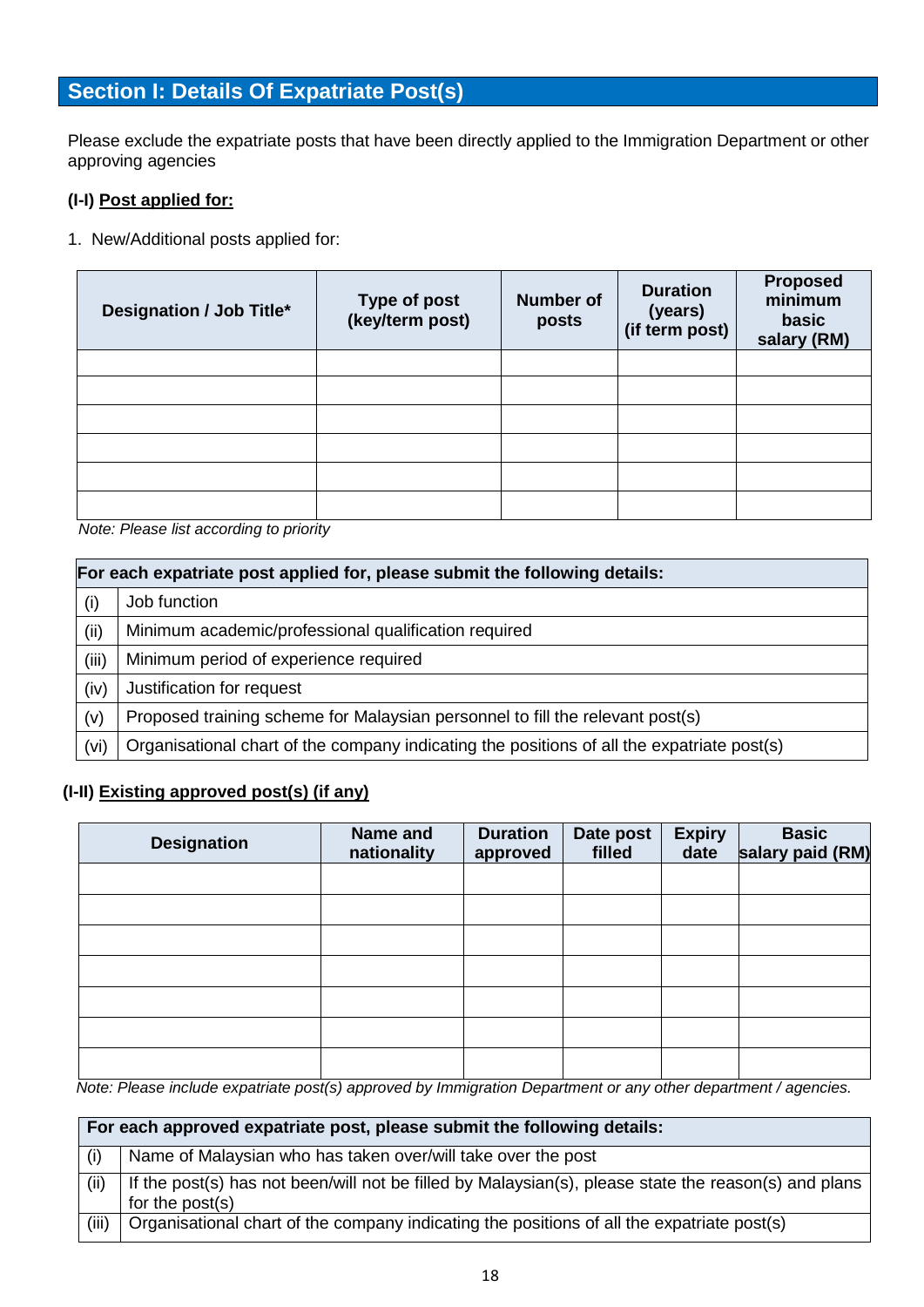# **Section J: Stamp Duty**

| $\mathbf{1}$ . | Parties involve in transaction      | First Party:                  |
|----------------|-------------------------------------|-------------------------------|
|                |                                     | Second Party: _______         |
| 2.             | Purpose of transaction              | (a) Transfer of real property |
|                |                                     | (b) Lease of land             |
|                |                                     | (c) Lease of building         |
| 3.             | Estimated amount of the transaction | <b>RM</b>                     |
| 4.             | Estimated stamp duty to be paid     | <b>RM</b>                     |
| 5.             | Type of instrument                  |                               |
| 6.             | Date of the instrument              |                               |

*Note: Please attach the draft/ signed copy of the transaction instrument.*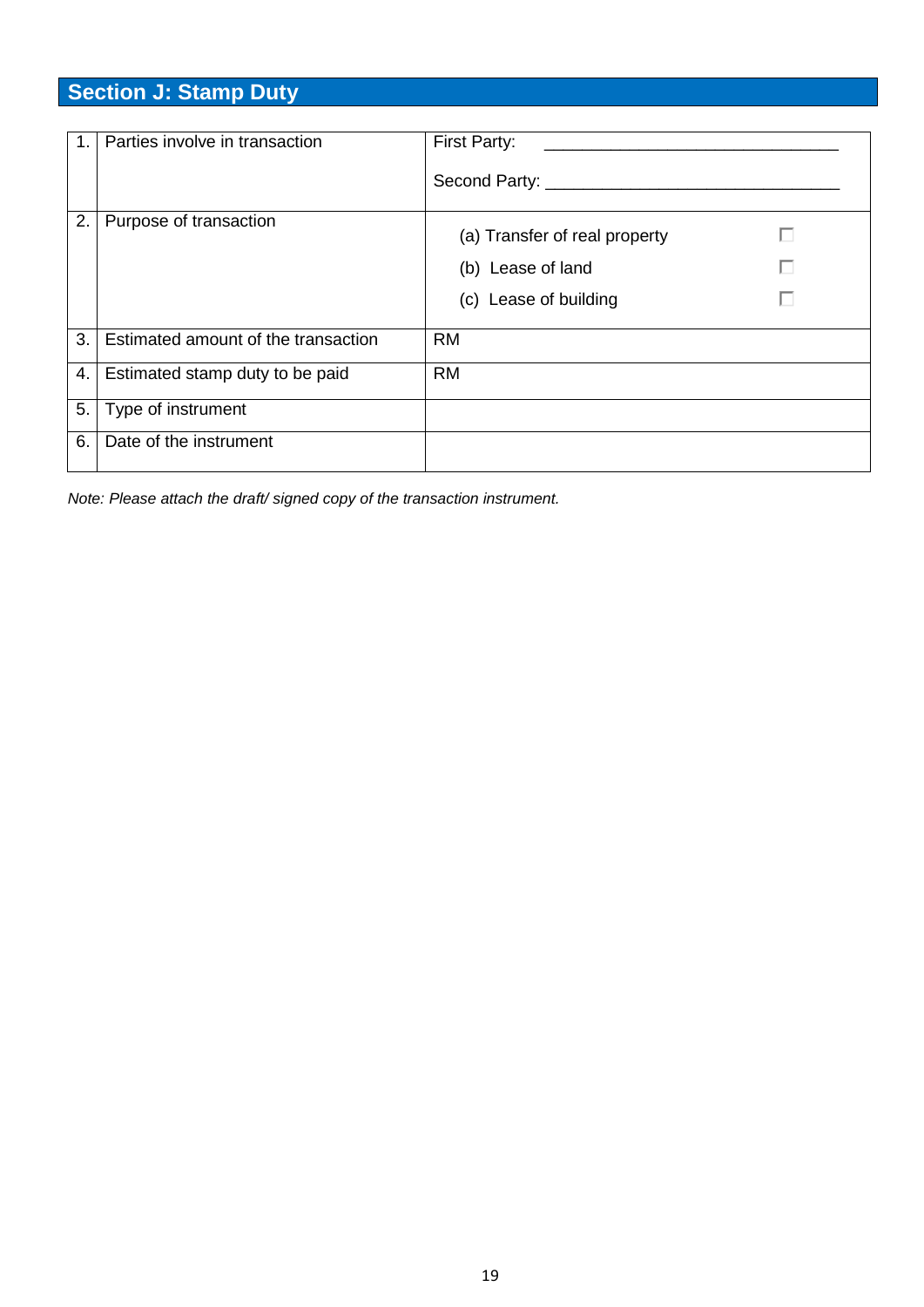### **Section K: Declaration**

- 1. I hereby confirm that the Application Form has been prepared based on true information and knowledge, and that no material fact or information has been concealed or omitted in this Application Form.
- 2. I shall indemnify and hold harmless ECERDC, as well as its officers, employees and agents, against all claim, damages, loss and expense, in relation to or arising out of breach of paragraph (1) above.
- 3. I understand that the detailed content of the form will be treated as private and confidential. Notwithstanding that, I hereby agree to any disclosure of the content of this application which ECERDC might make to relevant Government bodies or agencies, firms, or consultants acting in a professional capacity for and on behalf of ECERDC.
- 4. I understand that ECERDC is committed to maintain the integrity of this incentive program. Therefore, the application will be rejected in the event that ECERDC finds any information provided is untrue or false.

I, \_\_\_\_\_\_\_\_\_\_\_\_\_\_\_\_\_\_\_\_\_\_\_\_\_\_\_\_\_\_\_\_\_\_\_\_\_\_\_\_\_\_\_\_\_\_\_, hereby declare that to the best of my knowledge, the particulars furnished in this application are true.

\_\_\_\_\_\_\_\_\_\_\_\_\_\_\_\_\_\_\_\_\_\_ \_\_\_\_\_\_\_\_\_\_\_\_\_\_\_\_\_\_\_\_\_\_\_

\_\_\_\_\_\_\_\_\_\_\_\_\_\_\_\_\_\_\_\_\_\_ \_\_\_\_\_\_\_\_\_\_\_\_\_\_\_\_\_\_\_\_\_\_\_

(Designation) (Date)

(Name) (Company Stamp)

Signature of Director / CEO / MD / GM:

(Designation) (Date)

(Name) (Company Stamp)

**Please submit the completed form and supporting documents.**